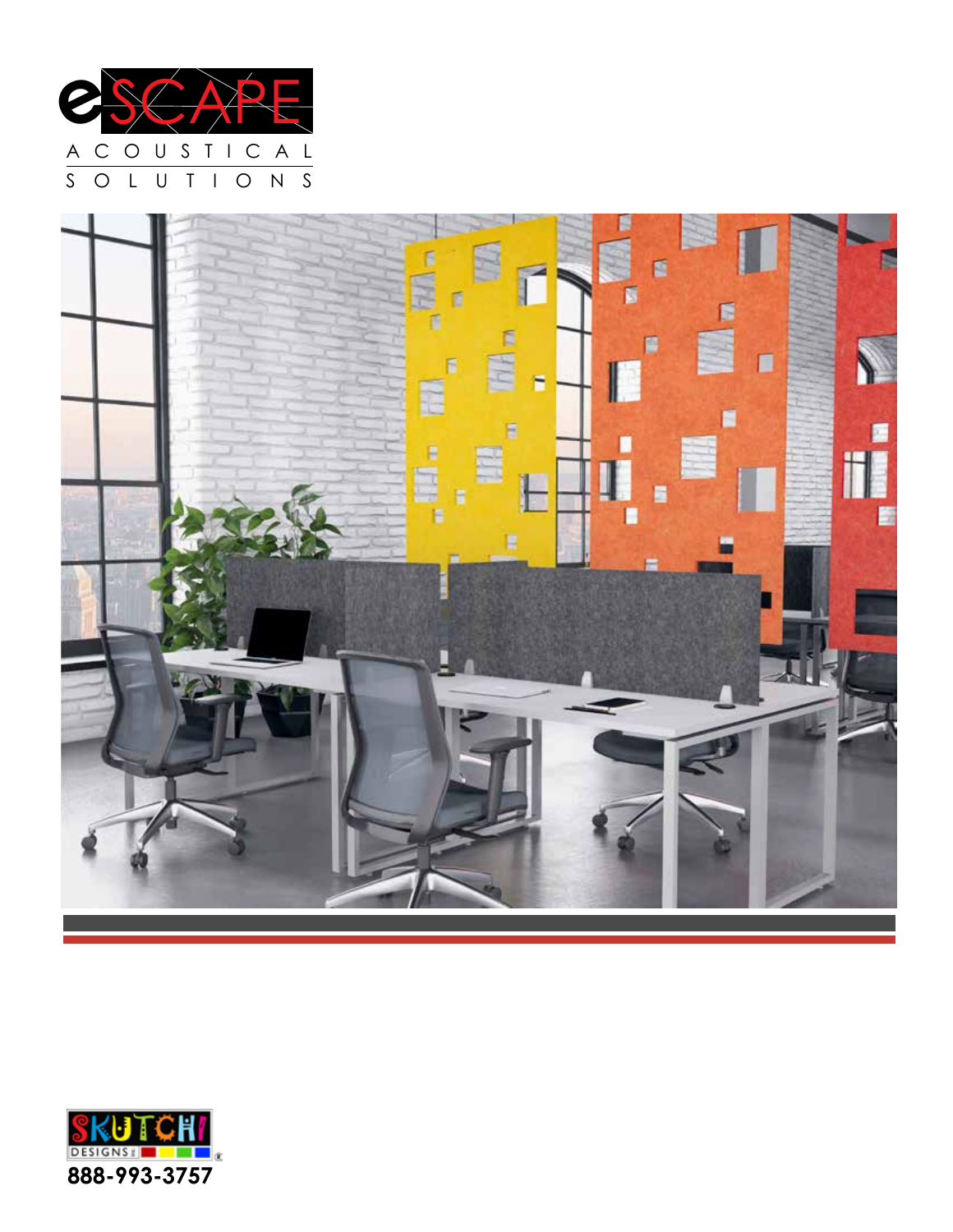# eSCAPE Table of Contents

eSCAPE Acoustical Solutions Introduction **pg. 1**

Design Examples **pg. 2**

Designs Options **pg. 3-9**

3 Panel Design Options **pg. 10-13**

eSCAPE Acoustical Wall Art **pg. 14-15**

eSCAPE Acoustical Ceiling Hung Typicals **pg. 16-17**

eSCAPE Acoustical Desk Screens

**pg. 18-19**

eSCAPE Acoustical Panel Extenders

**pg. 20**

Desk Mounts **pg. 21-22**

Freestanding Desk Screens **pg. 23-24**

eSCAPE Acoustical SPECS and Fire Rating **pg. 25-28**







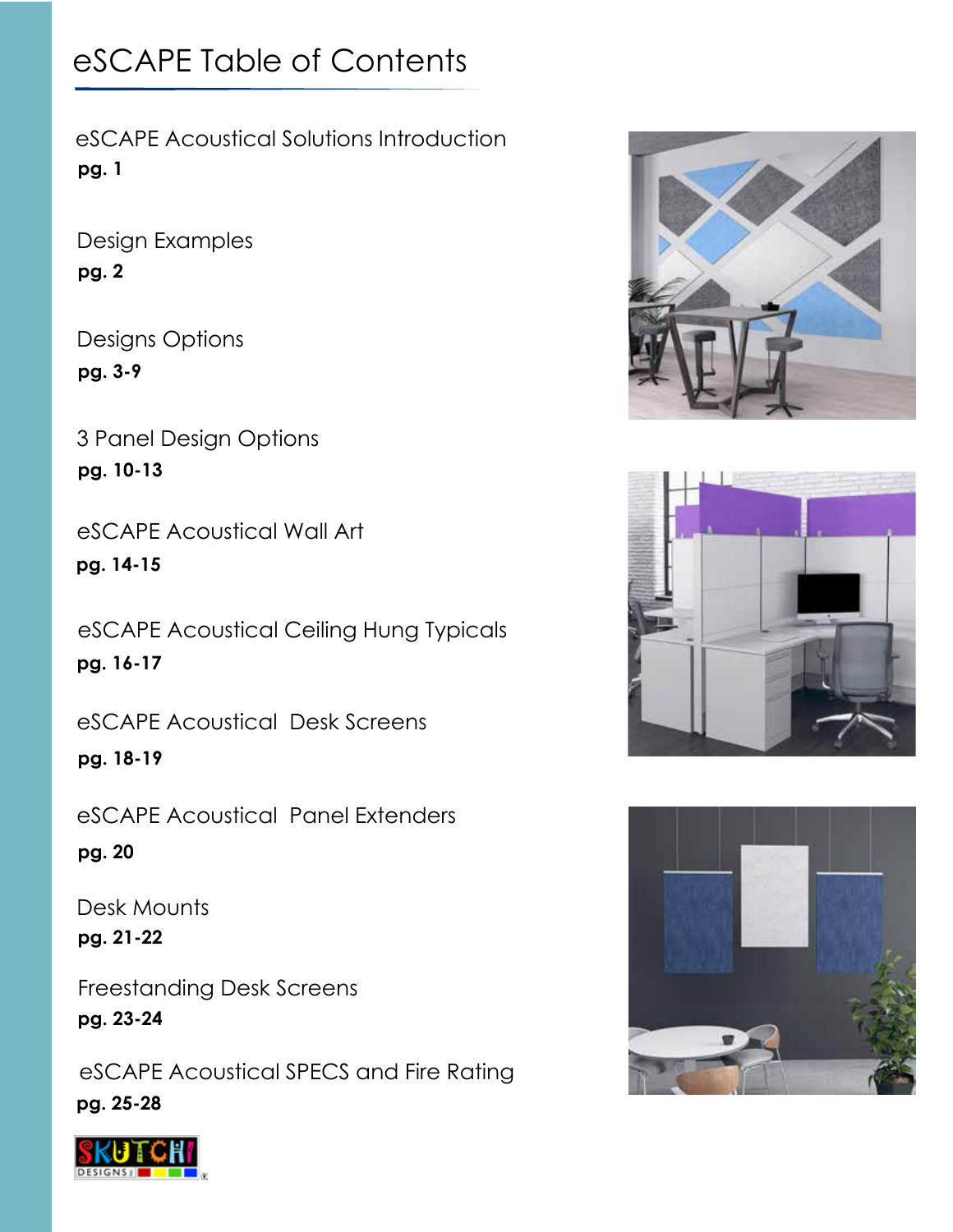# eSCAPE Acoustic Solutions

#### **Description**

Get the most out of your office with our **eSCAPE acoustical solutions**. With its sound dampening abilities combined with the fact that it is made from recycled plastic and has a felt like material you can feel good about including these aesthetics in your workplace.

**eSCAPE Acoustical solutions** is cost effective and easily installed. Choose from any of our 14 color options and stock designs or combined colors and have your design completely customized the choice is in your hands.

Choose from our stock designs or have a customized acoustical solution created. Speak with one of our sales representatives at 888-993-3757 to discuss your options

#### **Key Features**

- •Made from recycled material
- •14 color options available
- •Custom designs available
- 
- •Panel thickness: 12mm •NRC Rating: 0.25-0.75
- •Fireproof Level: B1
- 

#### **How Much Sound do eSCAPE Panels Absorb?**

The International Organization for Standardization (IOS) uses the testing method known as ISO 354 to measure the Noise Reduction Coefficient of a material.

In order to understand the sound reducing effectiveness our eSCAPE panels, it's important to remember that the absorption of soundwaves is different for every frequency. For example, a high frequency sound with a short wavelength (human voices, telephones ringing, appliances beeping, et al.) can be absorbed more efficiently by our eSCAPE panels, while lower frequency sounds aren't absorbed as effectively, due to their longer wavelength.

It's important to remember the overall area of a room, the walls/ceiling/floor of a room, even the temperature of a room has an effect on how best (and how much) sound can be absorbed.

Our eSCAPE panels measure an average 0.6 (60%) reduction of lower frequency sounds and a 0.75 (75%) reduction of higher frequency sound in most environments. Our panels are not designed to eliminate all noise, but they effectively reduce the widest range of ambient noise in your workspace

•Easily installed Create wall art, stand alone panels, or hanging acoustical solutions. There's no limit to the possibilities of our eSCAPE Acoustical Solutions. SKUTCHI Designs Inc. can also create completely custom solutions to best fit your office.



#### **eSCAPE Color Options**

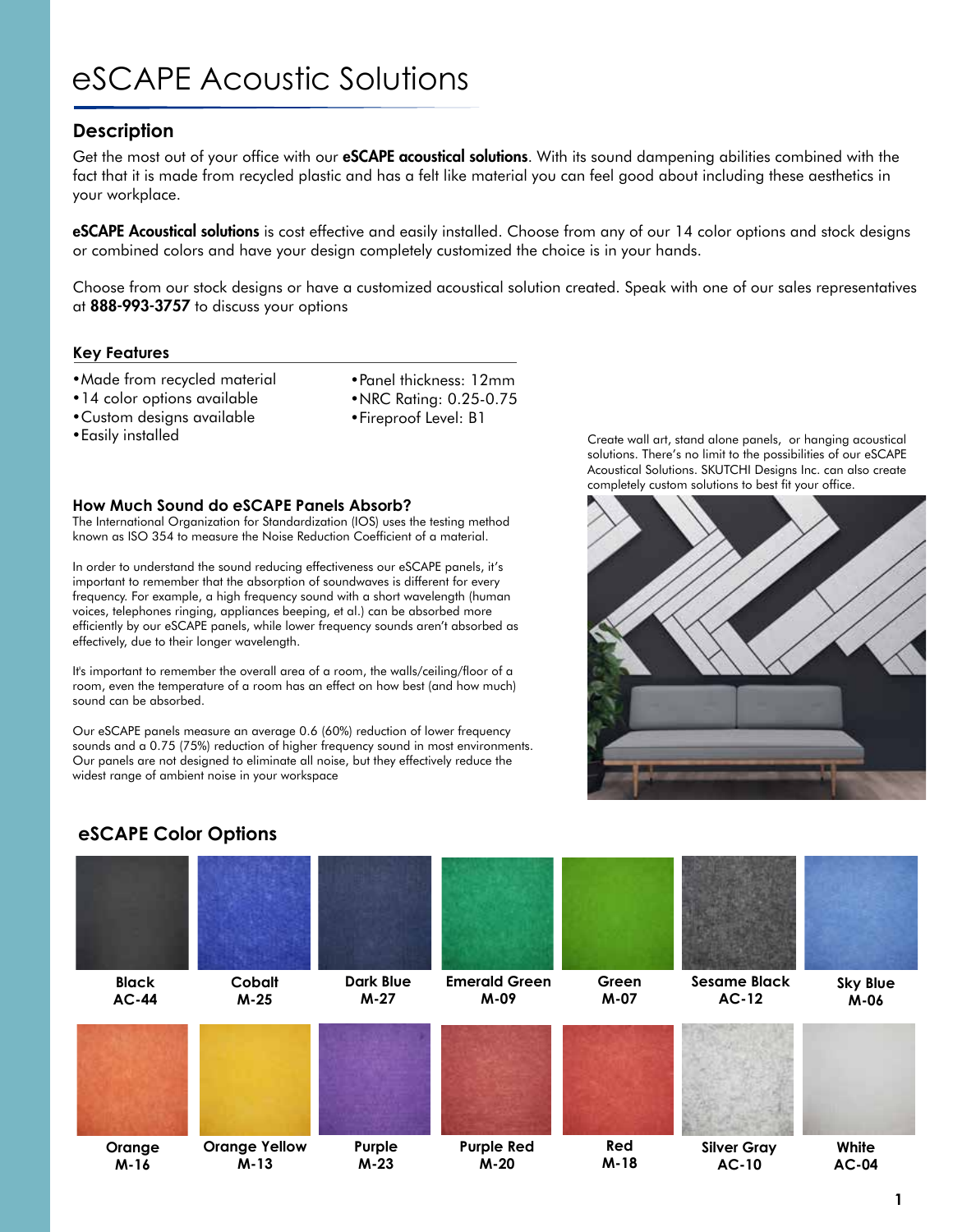

**Wall Art Hanging Art Ceiling Panels**



Mounts to the wall **Hangs from the ceiling by an** attached beam (included) to create dividers in a room.



Hangs from the ceiling.

# Design Examples

**\*View our website for additional design options:** https://www.skutchi.com/acoustical-solutions.html



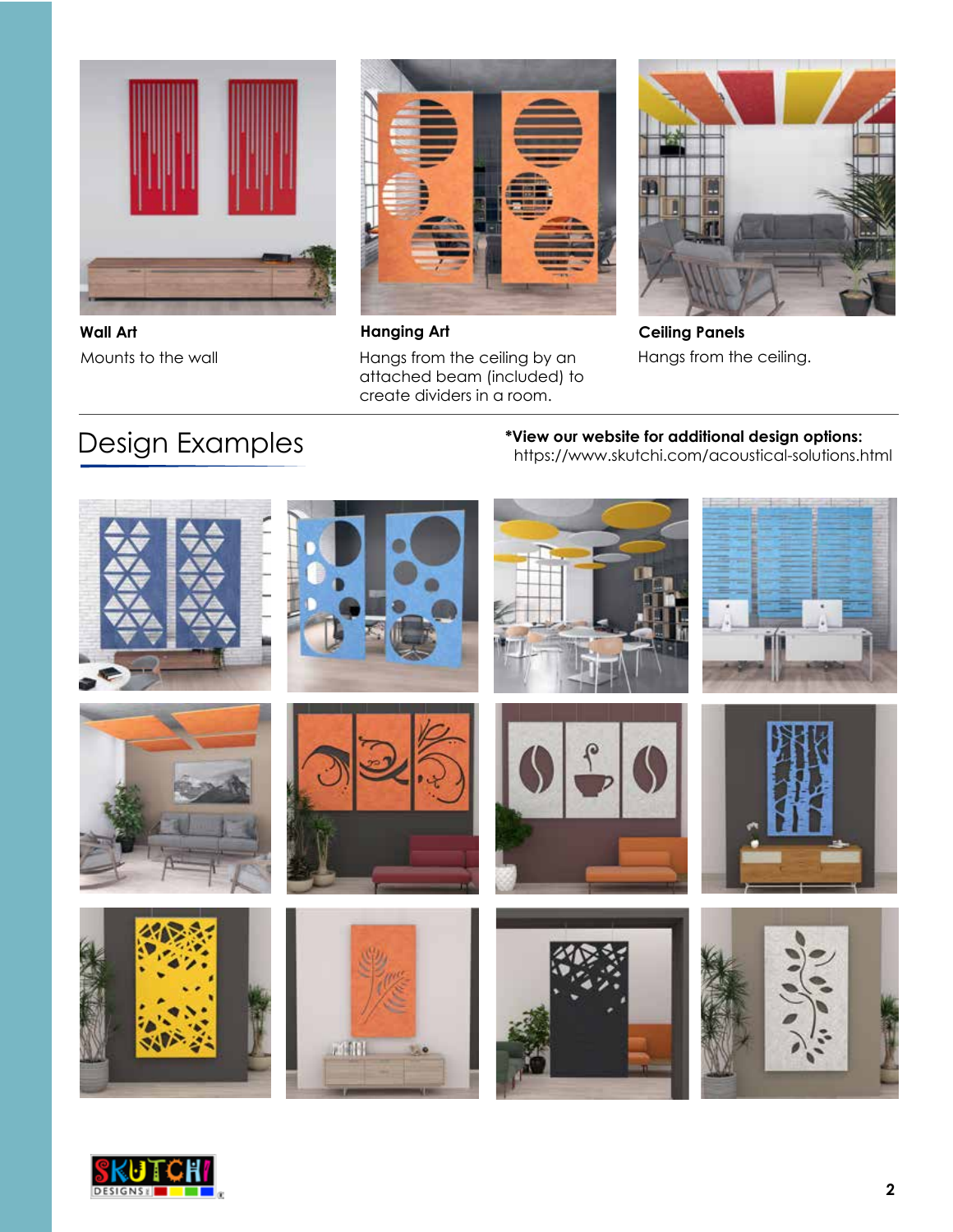| <b>Solid</b>        | STYLE-SS |             |             |             |             |
|---------------------|----------|-------------|-------------|-------------|-------------|
| Sizes available:    |          |             |             |             |             |
| 47"W x 84"H         |          |             |             |             |             |
| 47"W x 47"H         |          |             |             |             |             |
| 30"W x 47"H         |          |             |             |             |             |
| 23"W x 47"H         |          | 47"W x 84"H | 47"W x 47"H | 30"W x 47"H | 23"W x 47"H |
| <b>Circle Vents</b> | STYLE-3C |             |             |             |             |
| Sizes available:    |          |             |             |             |             |
| 47"W x 84"H         |          |             |             |             |             |
| 47"W x 47"H         |          |             |             |             |             |
| 30"W x 47"H         |          |             |             |             |             |
| 23"W x 47"H         |          |             |             |             |             |
| Levels              | STYLE-LN | 47"W x 84"H | 47"W x 47"H | 30"W x 47"H | 23"W x 47"H |
| Sizes available:    |          |             |             |             |             |
| 47"W x 84"H         |          |             |             |             |             |
| 47"W x 47"H         |          |             |             |             |             |
| 30"W x 47"H         |          |             |             |             |             |
| 23"W x 47"H         |          |             |             |             |             |
| <b>Vine</b>         | STYLE-V  | 47"W x 84"H | 47"W x 47"H | 30"W x 47"H | 23"W x 47"H |
| Sizes available:    |          |             |             |             |             |
| 47"W x 84"H         |          |             |             |             |             |
| 47"W x 47"H         |          |             |             |             |             |
| 30"W x 47"H         |          |             |             |             |             |
| 23"W x 47"H         |          |             |             |             |             |



47"W x 84"H 47"W x 47"H 30"W x 47"H 23"W x 47"H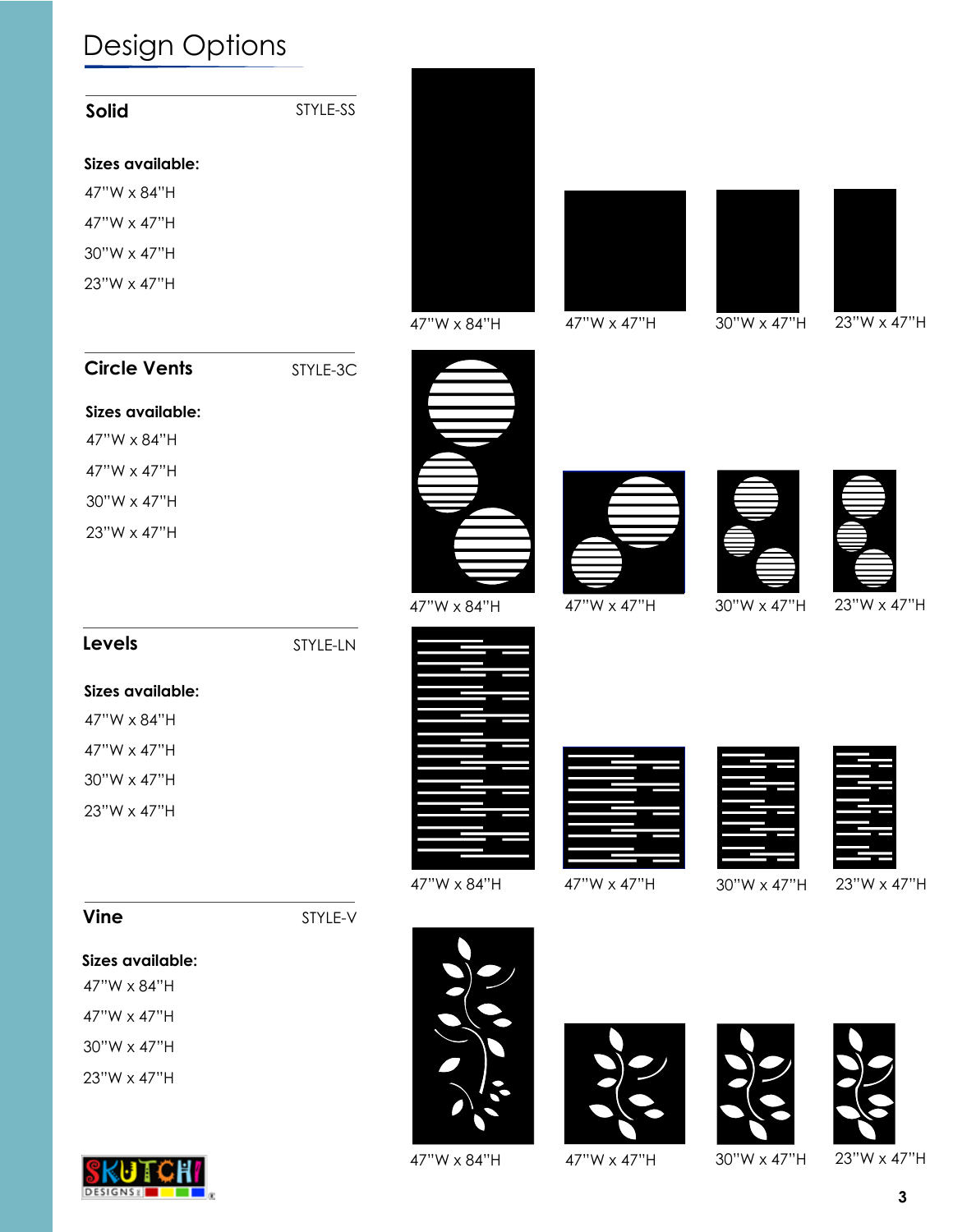| <b>Square Grid</b>              | STYLE-SQG |              |             |             |                          |
|---------------------------------|-----------|--------------|-------------|-------------|--------------------------|
| Sizes available:                |           |              |             |             |                          |
| 47"W x 84"H                     |           |              |             |             |                          |
| 47"W x 47"H                     |           |              |             |             |                          |
| 30"W x 47"H                     |           |              |             |             |                          |
| 23"W x 47"H                     |           | 47"W x 84"H  | 47"W x 47"H | 30"W x 47"H | 23"W x 47"H              |
| <b>Modern Squares</b>           | STYLE-SQ  |              |             |             |                          |
| Sizes available:<br>47"W x 84"H |           | П            |             |             |                          |
| 47"W x 47"H                     |           |              |             |             |                          |
| 30"W x 47"H                     |           | $\mathbf{I}$ |             |             |                          |
| 23"W x 47"H                     |           | Π            |             |             | $\overline{\phantom{a}}$ |
| <b>Swiss Circles</b>            | STYLE-CRL | 47"W x 84"H  | 47"W x 47"H | 30"W x 47"H | 23"W x 47"H              |
| Sizes available:                |           |              |             |             |                          |
| 47"W x 84"H                     |           |              |             |             |                          |
| 47"W x 47"H                     |           |              |             |             |                          |
| 30"W x 47"H                     |           |              |             |             |                          |
| 23"W x 47"H                     |           | 47"W x 84"H  | 47"W x 47"H | 30"W x 47"H | 23"W x 47"H              |
| <b>Shattered Glass</b>          | STYLE-SG  |              |             |             |                          |
| Sizes available:<br>47"W x 84"H |           |              |             |             |                          |
| 47"W x 47"H                     |           |              |             |             |                          |
| 30"W x 47"H                     |           |              |             |             |                          |
| 23"W x 47"H                     |           |              |             |             |                          |



47"W x 84"H 47"W x 47"H 30"W x 47"H 23"W x 47"H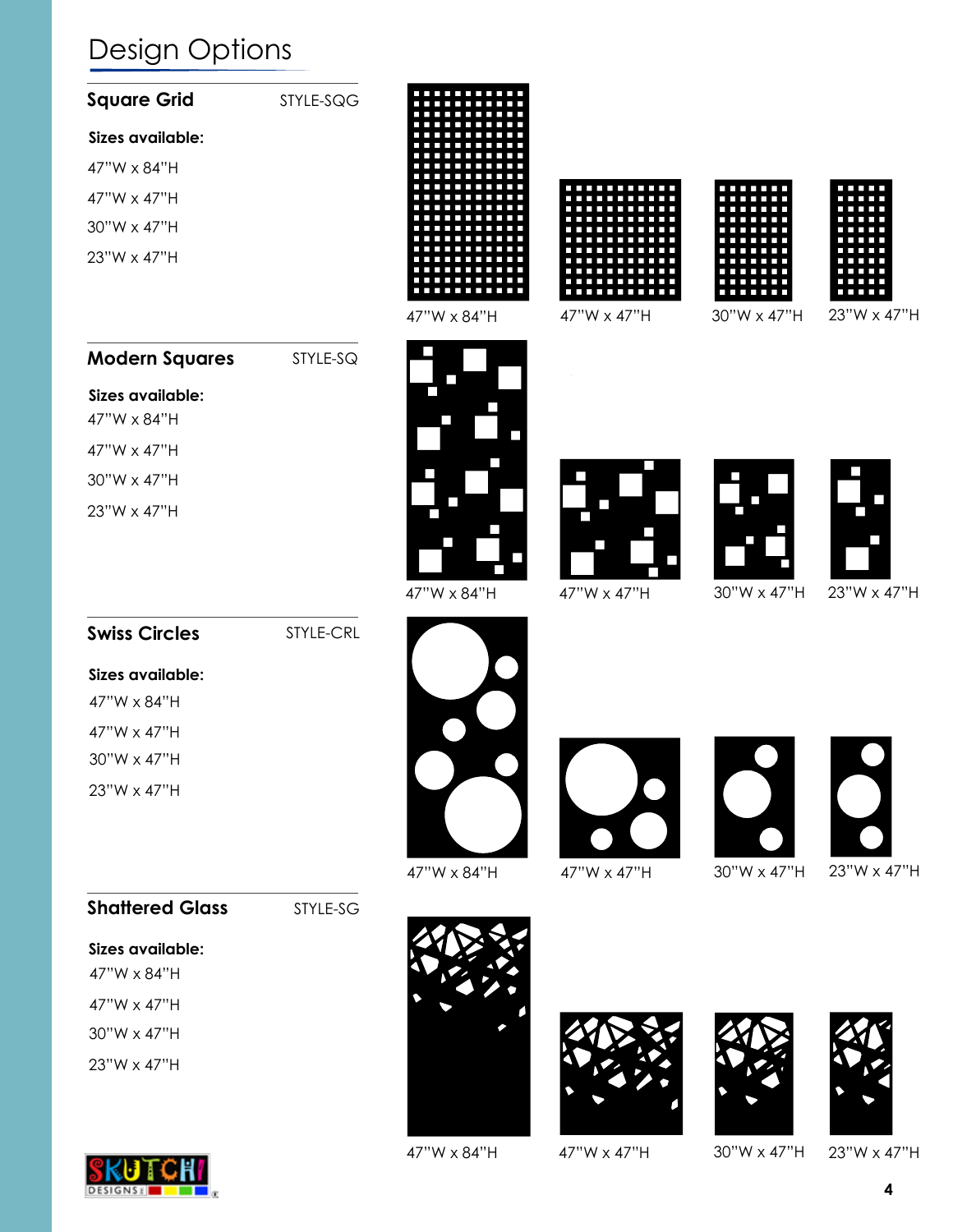| Mosaic |  |
|--------|--|
|        |  |

#### STYLE-MOSAIC

#### **Sizes available:**

47"W x 84"H

- 47"W x 47"H
- 30"W x 47"H
- 23"W x 47"H









47"W x 84"H 47"W x 47"H 30"W x 47"H 23"W x 47"H

### **Falling Cube**

STYLE-FC



47"W x 84"H

47"W x 47"H

30"W x 47"H

23"W x 47"H







47"W x 84"H 47"W x 47"H 30"W x 47"H 23"W x 47"H

| <b>Digital Code</b>  | STYLE-DC |
|----------------------|----------|
| Sizes available:     |          |
| 47"W x 84"H          |          |
| 47"W x 47"H          |          |
| $30''W \times 47''H$ |          |
| $23"W \times 47"H$   |          |
|                      |          |









47"W x 84"H 47"W x 47"H 30"W x 47"H 23"W x 47"H





47"W x 84"H 47"W x 47"H 30"W x 47"H 23"W x 47"H



**Sizes available:**

47"W x 84"H 47"W x 47"H 30"W x 47"H

**Connect**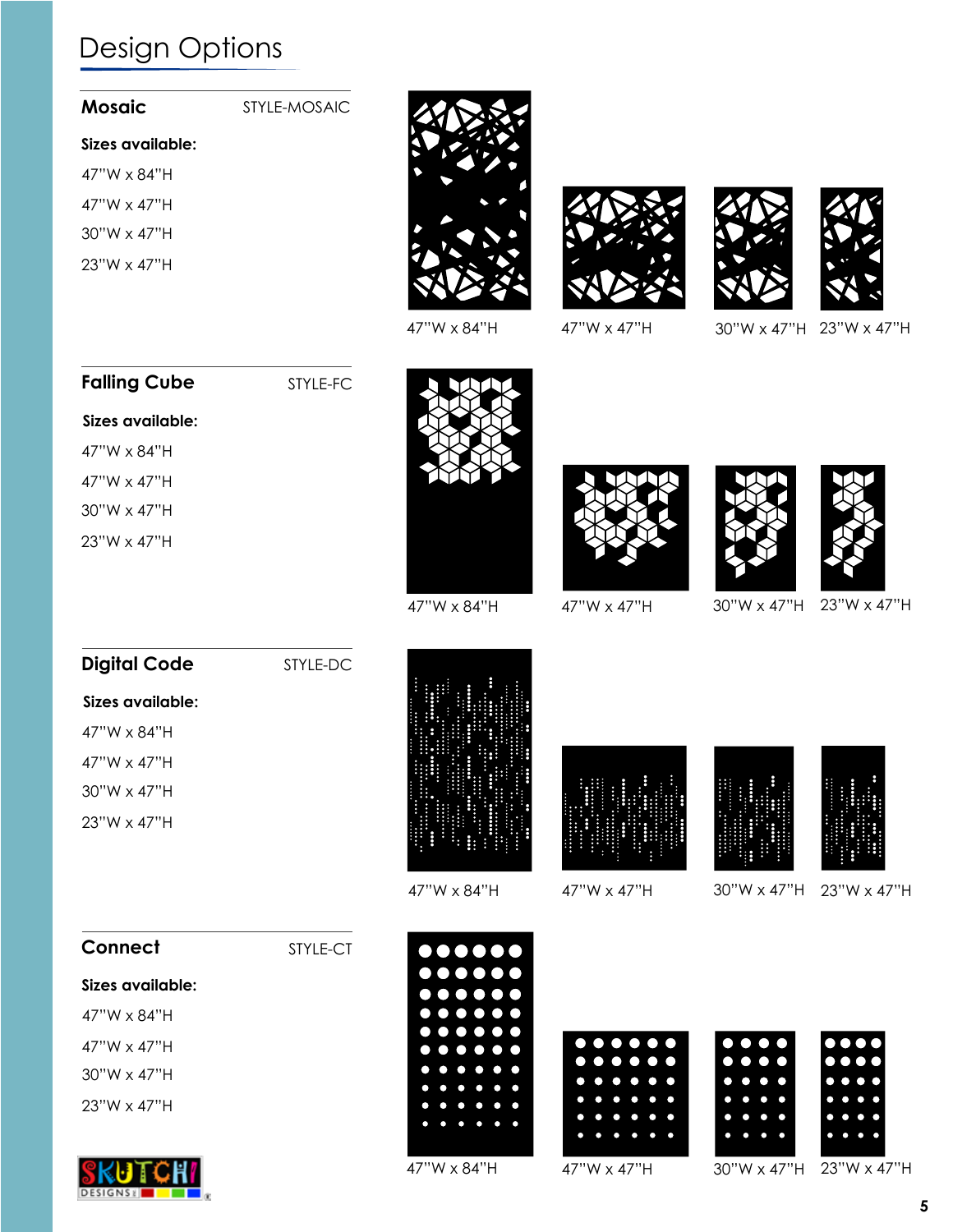| Hexagon            | STYLE-HEX |             |             |                            |
|--------------------|-----------|-------------|-------------|----------------------------|
| Sizes available:   |           |             |             |                            |
| 47"W x 84"H        |           |             |             |                            |
| 47"W x 47"H        |           |             |             |                            |
| 30"W x 47"H        |           |             |             |                            |
| 23"W x 47"H        |           |             |             |                            |
|                    |           | 47"W x 84"H | 47"W x 47"H | 30"W x 47"H 23"W x 47"H    |
| <b>Dots</b>        | STYLE-D   |             |             |                            |
| Sizes available:   |           |             |             |                            |
| 47"W x 84"H        |           |             |             |                            |
| 47"W x 47"H        |           |             |             |                            |
| 30"W x 47"H        |           |             |             |                            |
| 23"W x 47"H        |           | 47"W x 84"H | 47"W x 47"H | 30"W x 47"H<br>23"W x 47"H |
| <b>Barcode</b>     | STYLE-B   |             |             |                            |
| Sizes available:   |           |             |             |                            |
| 47"W x 84"H        |           |             |             |                            |
| 47"W x 47"H        |           |             |             |                            |
| 30"W x 47"H        |           |             |             |                            |
| 23"W x 47"H        |           | 47"W x 84"H | 47"W x 47"H | 30"W x 47"H<br>23"W x 47"H |
| <b>Fern Leaves</b> | STYLE-FL  |             |             |                            |
| Sizes available:   |           |             |             |                            |
| 47"W x 84"H        |           |             |             |                            |
| 47"W x 47"H        |           |             | $\sqrt{2}$  | <b>AN</b><br>ZN            |

- 30"W x 47"H
- 23"W x 47"H



47"W x 84"H 47"W x 47"H 30"W x 47"H 23"W x 47"H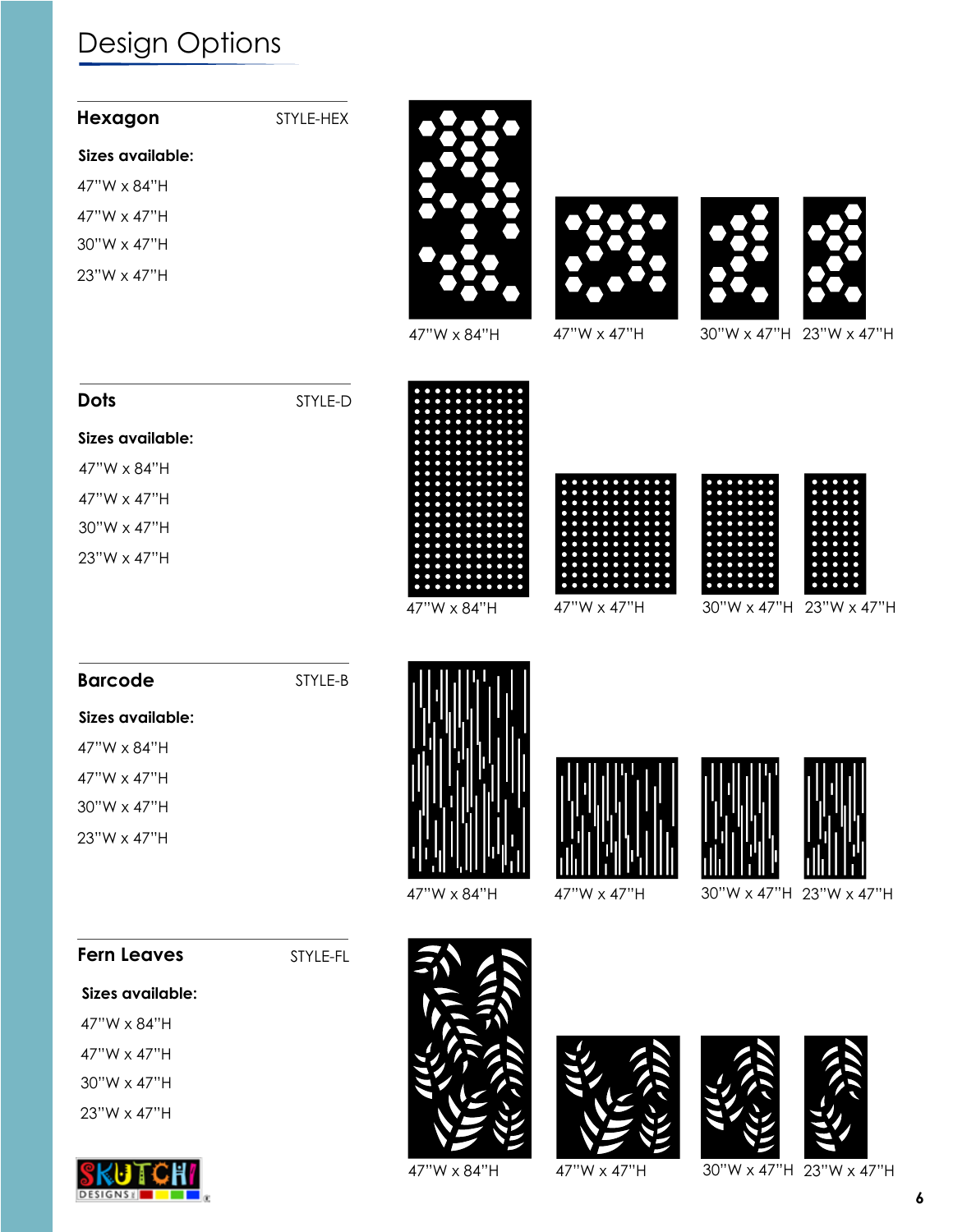| <b>Paradise Fern</b> | STYLE-PF |
|----------------------|----------|
| Sizes available:     |          |
| 47"W $\times$ 84"H   |          |
| $47''W \times 47''H$ |          |
| $30''W \times 47''H$ |          |
| $23"W \times 47"H$   |          |









47"W x 84"H 47"W x 47"H 30"W x 47"H 23"W x 47"H

#### **Birch Tree**

47"W x 84"H 47"W x 47"H 30"W x 47"H 23"W x 47"H

**Sizes available:**

STYLE-BT

STYLE-MS









47"W x 84"H 47"W x 47"H 30"W x 47"H 23"W x 47"H

| Sizes available:   |  |
|--------------------|--|
| 47"W x 84"H        |  |
| 47"W $\times$ 47"H |  |

**Morning Sunshine**

30"W x 47"H 23"W x 47"H





47"W x 84"H 47"W x 47"H 30"W x 47"H 23"W x 47"H



**Sizes available: Matrix**

47"W x 84"H

47"W x 47"H

30"W x 47"H

23"W x 47"H









**7**

47"W x 84"H 47"W x 47"H 30"W x 47"H 23"W x 47"H

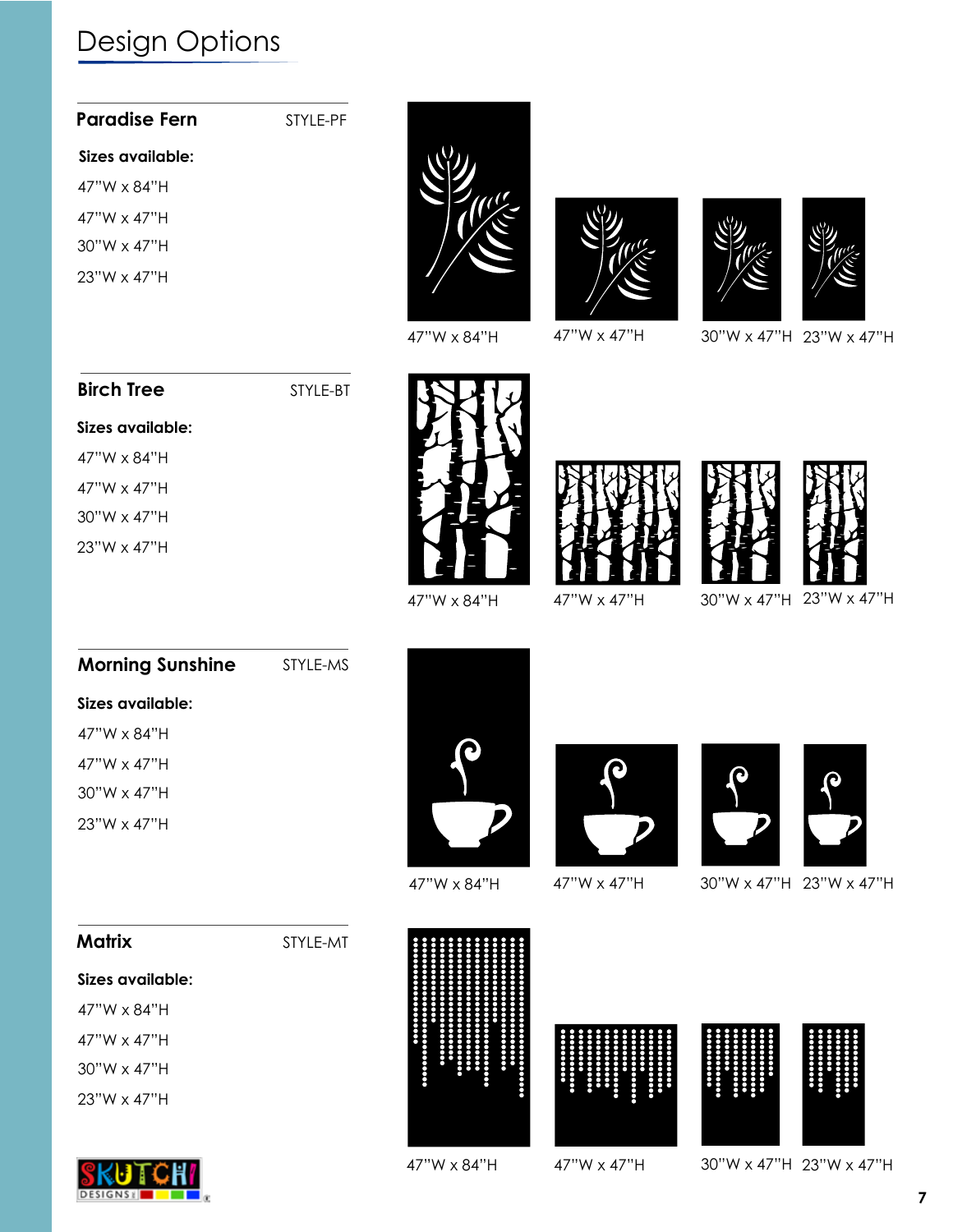| Gamer                | STYLE-G |  |
|----------------------|---------|--|
| Sizes available:     |         |  |
| $47''W \times 84''H$ |         |  |
| $47''W \times 47''H$ |         |  |
| $30"W \times 47"H$   |         |  |
| $23"W \times 47"H$   |         |  |
|                      |         |  |







47"W x 84"H 47"W x 47"H 30"W x 47"H 23"W x 47"H

#### **Triangle Clusters** STYLE-TRI

#### **Sizes available:**

47"W x 84"H

47"W x 47"H

30"W x 47"H

23"W x 47"H







47"W x 84"H 47"W x 47"H 30"W x 47"H 23"W x 47"H

### **Falling Water**

STYLE-LNS









47"W x 84"H 47"W x 47"H 30"W x 47"H 23"W x 47"H

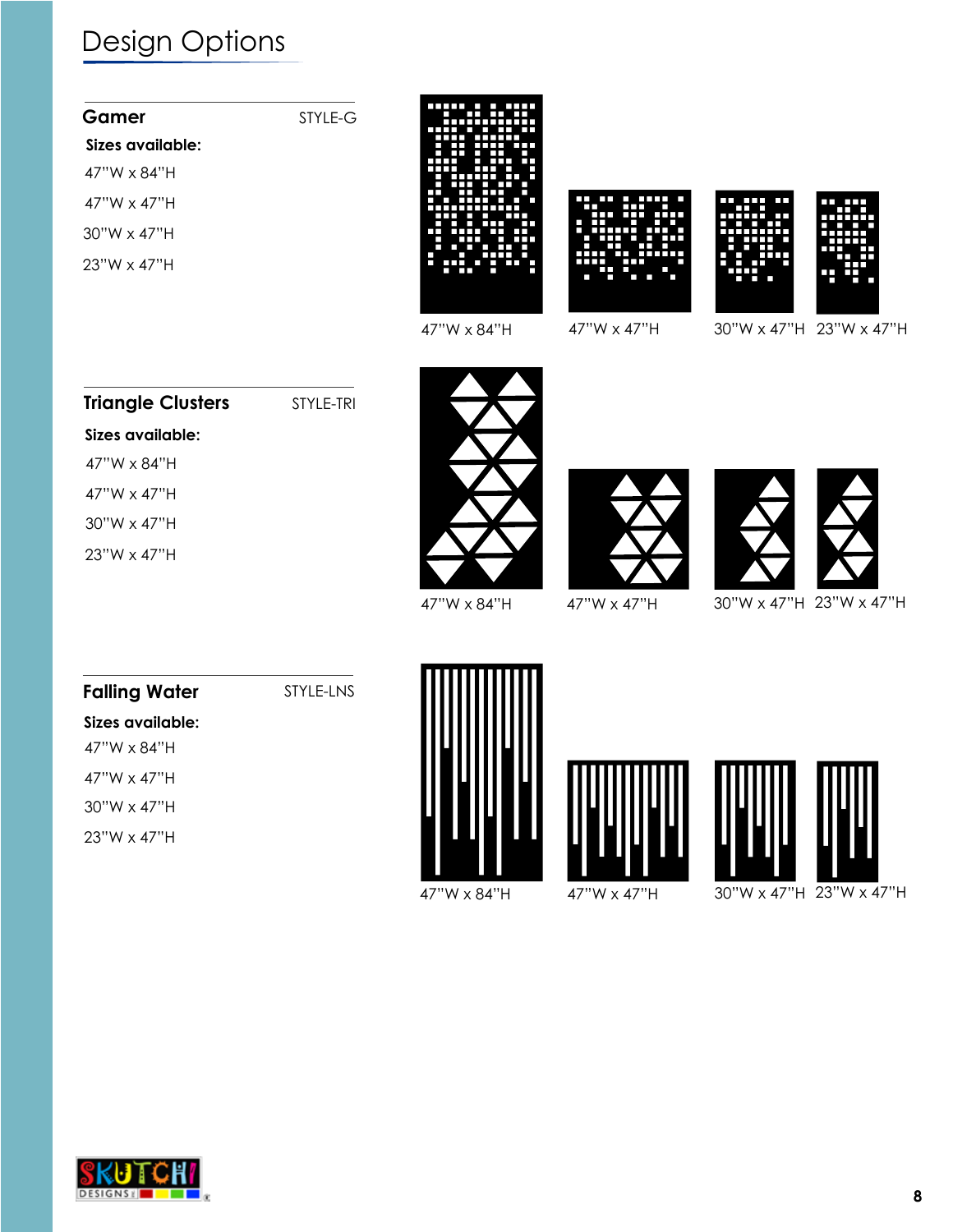## Custom Design Options

| Companion |  |
|-----------|--|
|-----------|--|

STYLE-CO

#### **Sizes available:**

47"W x 84"H 47"W x 47"H 30"W x 47"H

23"W x 47"H







47"W x 84"H 47"W x 47"H 30"W x 47"H 23"W x 47"H

#### **Falling Ferns**

STYLE-FF

#### **Sizes available:**

47"W x 84"H 47"W x 47"H

30"W x 47"H

23"W x 47"H







47"W x 84"H 47"W x 47"H 30"W x 47"H 23"W x 47"H

### **Sizes available:** STYLE-DE 47"W x 84"H 47"W x 47"H 30"W x 47"H 23"W x 47"H **Dandelion**









47"W x 84"H 47"W x 47"H 30"W x 47"H 23"W x 47"H

### **Majestic**

STYLE-MA

**Sizes available:**

47"W x 84"H 47"W x 47"H

30"W x 47"H

23"W x 47"H







47"W x 84"H 47"W x 47"H 30"W x 47"H 23"W x 47"H

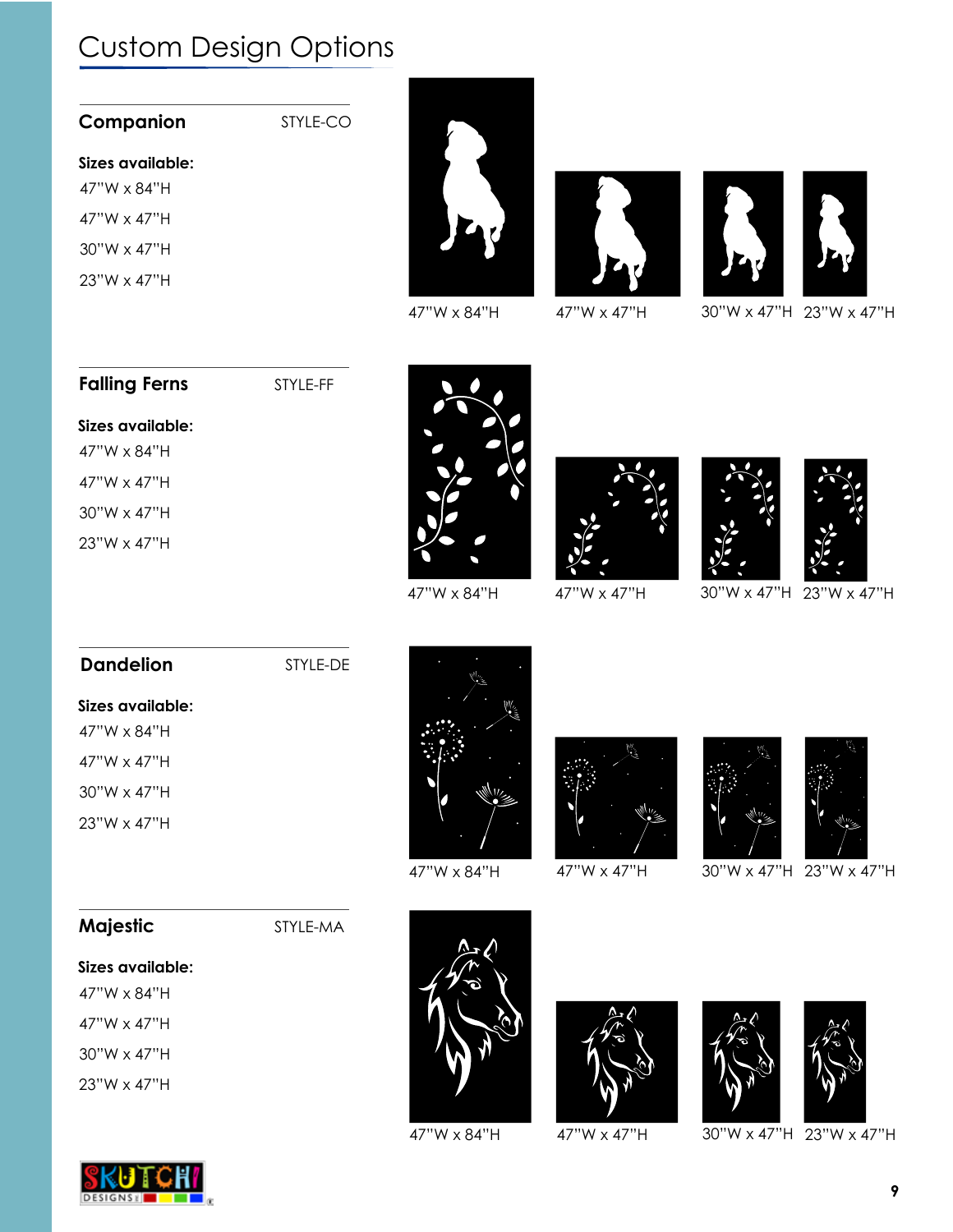

47"W x 84"H



30"W x 47"H

47"W x 47"H



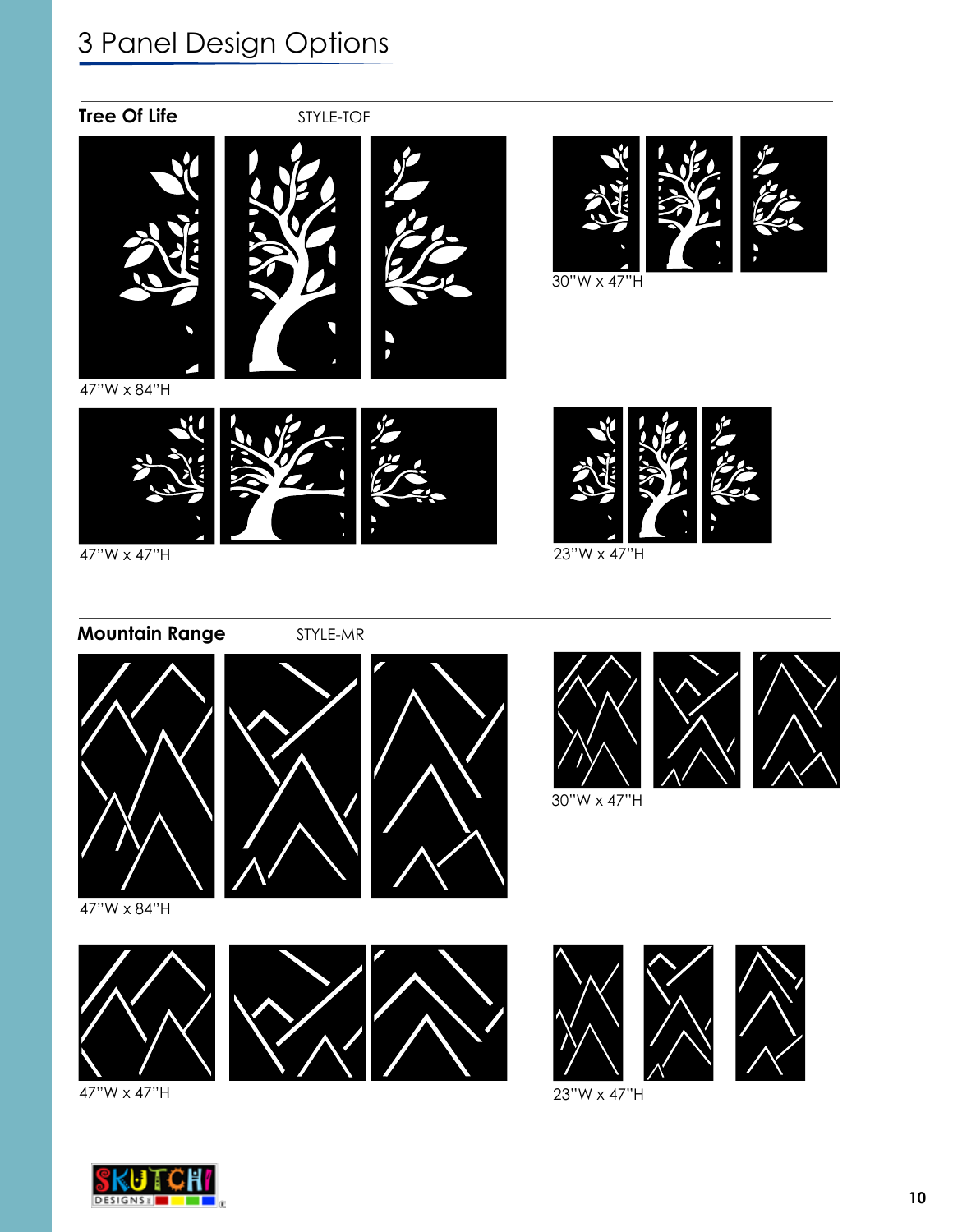

### **Upreach** STYLE-UR







47"W x 84"H



47"W x 47"H





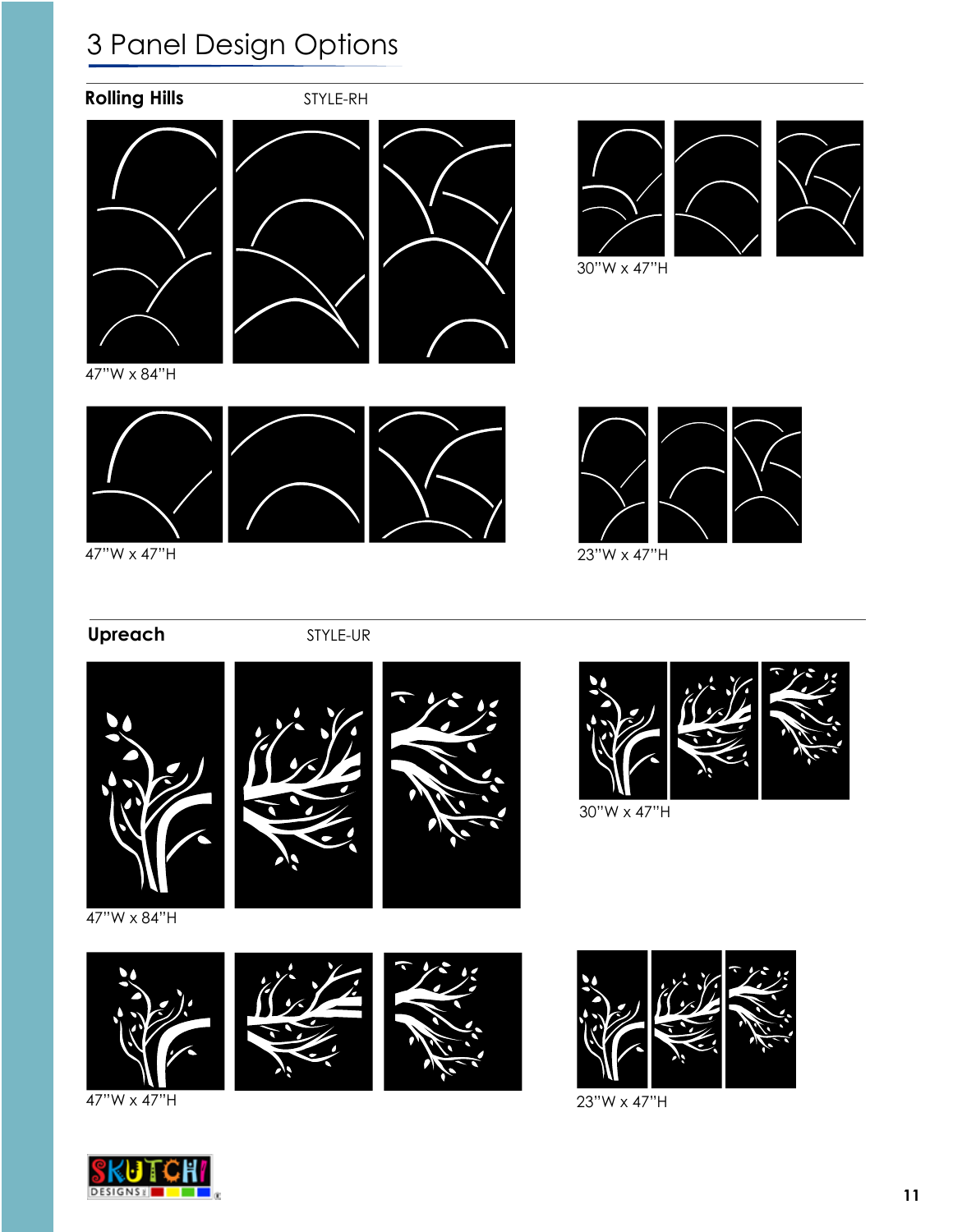**Breeze** STYLE-BREE





30"W x 47"H



47"W x 84"H







**Blades** STYLE-BL

47"W x 47"H











47"W x 84"H





47"W x 47"H



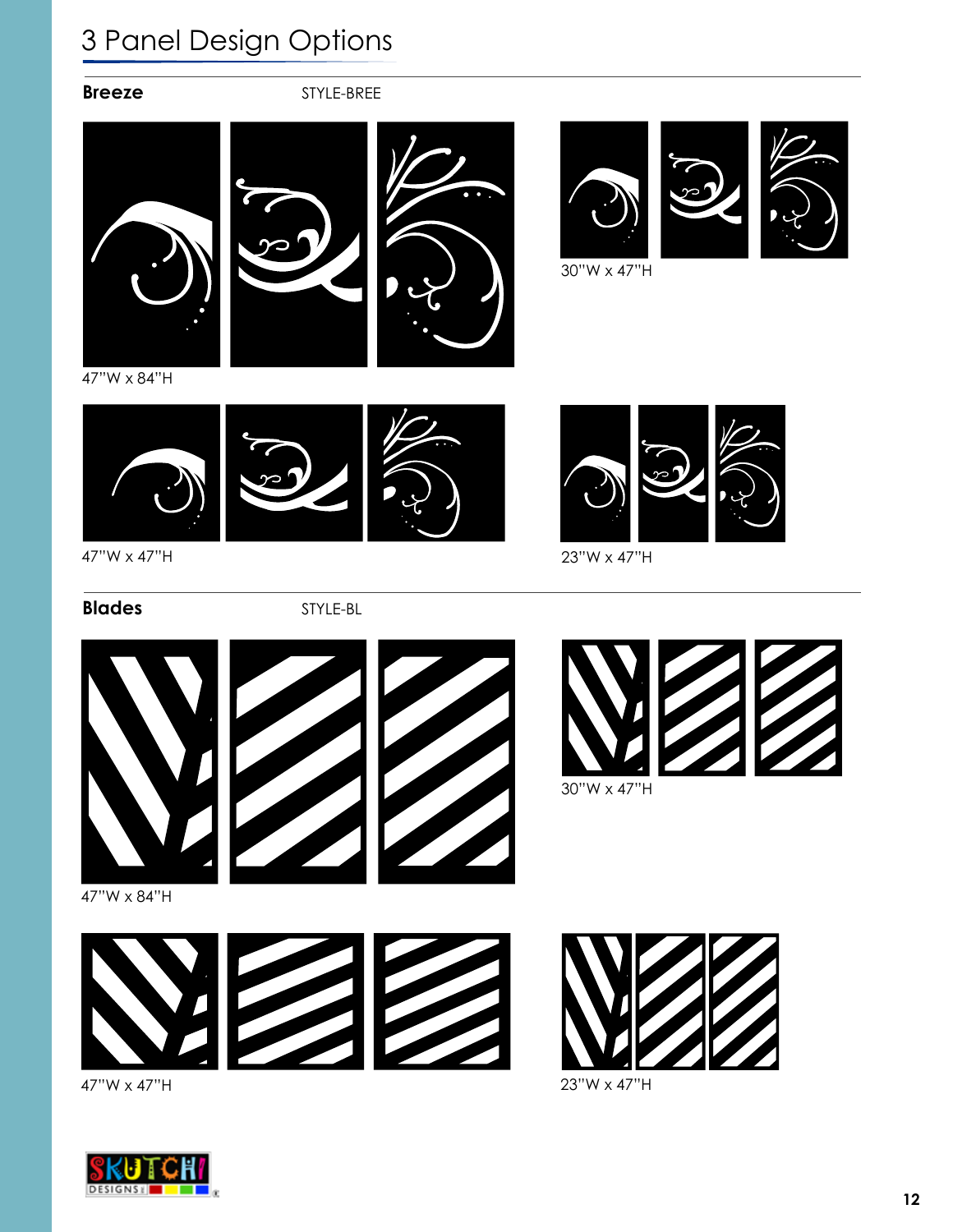

47"W x 84"H







47"W x 47"H



23"W x 47"H

**Coffee Shop** STYLE-CS







30"W x 47"H





47"W x 47"H



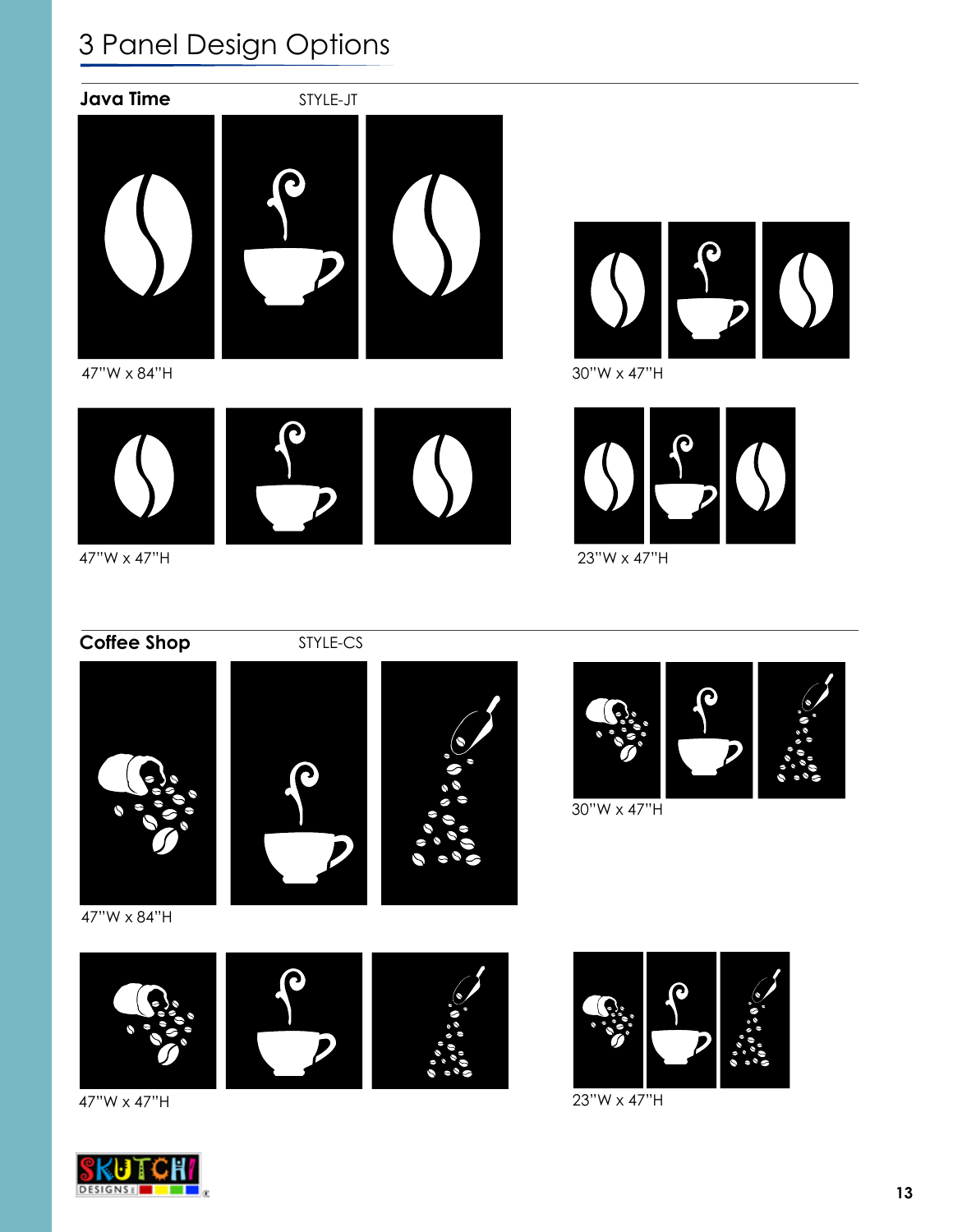# eSCAPE Acoustical Wall Art

**One Panel with Single Cutout Panel Thickness: 12mm**

| <b>Dimensions</b>  | <b>Custom Design Fee</b> |
|--------------------|--------------------------|
| $47"W \times 84"H$ | Must be Quoted           |
| $30"W \times 84"H$ |                          |
| $24"W \times 84"H$ |                          |
| 47"W x 47"H        |                          |
| $30"W \times 47"H$ |                          |
| $24"W \times 47"H$ |                          |



#### **SKU Example:**

| <b>Product Type</b>       | $\pm$ | Design Type | ÷ | <b>Heiahts</b> | $\pm$ | Widths | <b>PET Colors</b> | <b>PET Colors</b><br>for DS (Optional) |  |
|---------------------------|-------|-------------|---|----------------|-------|--------|-------------------|----------------------------------------|--|
| <b>WA</b>                 |       |             |   | 47H            |       | 24W    | M06               | $\overline{\phantom{0}}$               |  |
| $= WA-SL-PET-47H-24W-MO6$ |       |             |   |                |       |        |                   |                                        |  |

#### eSCAPE Available Options

| <b>Product Type</b> | <b>Heights</b>      | <b>Widths</b>       | Design Type            | <b>PET Colors</b> |
|---------------------|---------------------|---------------------|------------------------|-------------------|
| <b>WA</b> Wall Art  | <b>47H</b> 47" High | <b>24W</b> 24" Wide | Solid                  | M01 Whit          |
| <b>HA</b> Hanging   | 82H 84" High        | <b>30W</b> 30" Wide | <b>3C</b> Circle Vents | M02 Silve         |

Panels

### **47H** 47" High **82H** 84" High

Ceiling Panels **CP**

**24W** 24" Wide **30W** 30" Wide **47W** 47" Wide

| SL – | Solid                        |
|------|------------------------------|
|      | 3C Circle Vents              |
| LΝ   | <b>Levels</b>                |
|      | <b>BCH</b> Beach Vibes       |
|      | <b>DSH</b> Scatter           |
|      | <b>SQ</b> Modern Squares     |
|      | <b>CRL</b> Swiss Circles     |
|      | <b>WML</b> Windmill          |
|      | <b>GRS</b> Grass             |
|      | <b>STR</b> Seeing Stars      |
|      | <b>TRI</b> Triangle Clusters |

**LNS** Falling Water

| M01        | White         |
|------------|---------------|
| M02        | Silver Gray   |
| M06        | Sky Blue      |
| M07        | Green         |
| <b>M09</b> | Emerald Green |
| M13        | Orange Yellow |
| M16        | Orange        |
| M18        | Red           |
| M20        | Purple Red    |
| M23        | Purple        |
| M25        | Cobalt        |
| M27        | Dark Blue     |
| M35        | Sesame Black  |

**M36** Black

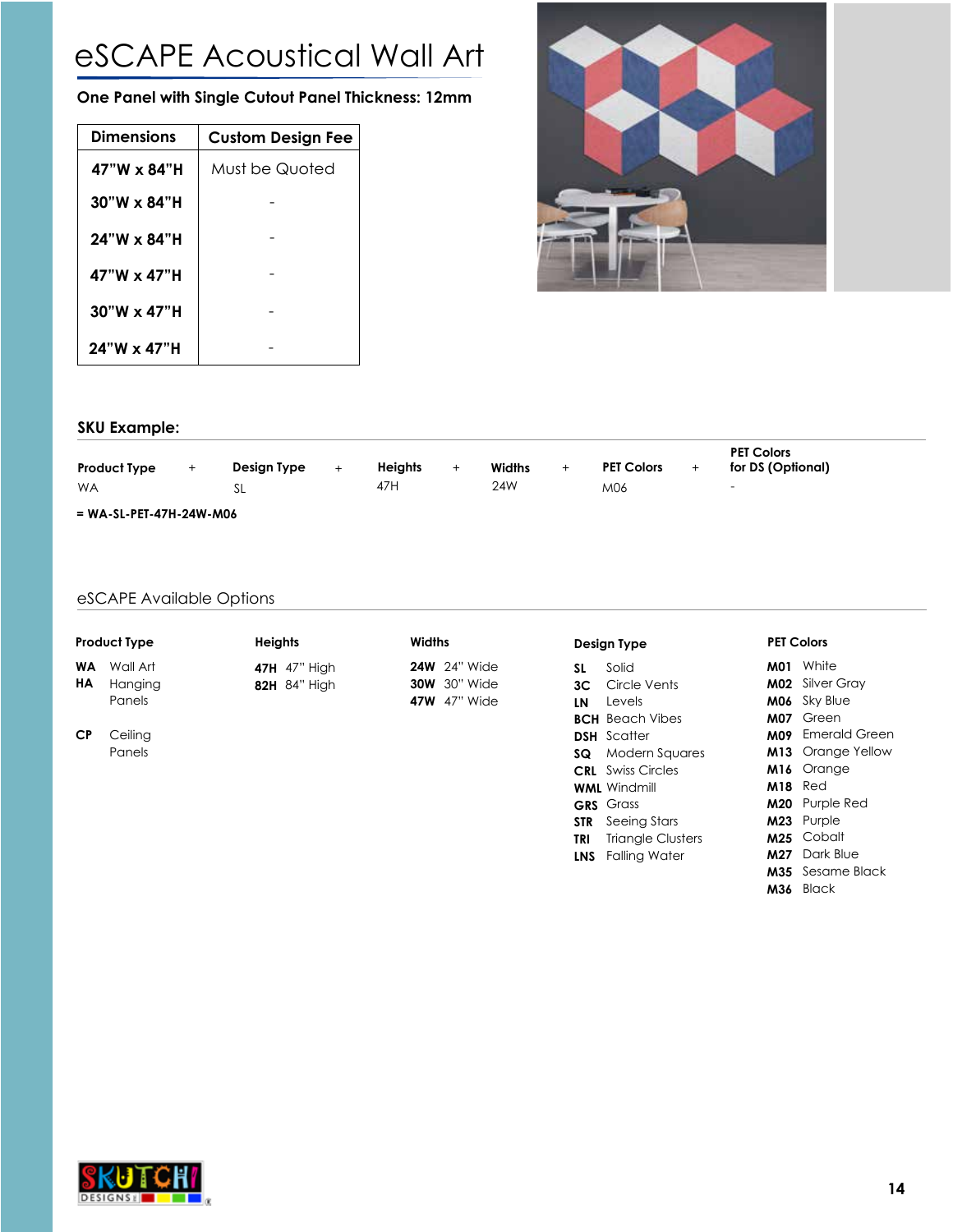# Design Information

Spaces in SKU number are for the style type and color code.

ex. WA-SS-SL-PET-47H-47W-M07 = Wall art 47in x 47in slab design in color PET material.

| <b>SKU</b>                  | WALL ART PET SCREENS 12mm                  |
|-----------------------------|--------------------------------------------|
| WA-SS- -- - PET-84H-47W-M-- | Wall Art Single Sided Solid 12mm 47" x 84" |
| WA-SS- -- - PET-84H-30W-M-- | Wall Art Single Sided Solid 12mm 30" x 84" |
| WA-SS- -- - PET-84H-24W-M-- | Wall Art Single Sided Solid 12mm 47" x 84" |
| WA-SS- -- - PET-47H-47W-M-- | Wall Art Single Sided Solid 12mm 47" x 47" |
| WA-SS- -- - PET-47H-30W-M-- | Wall Art Single Sided Solid 12mm 30" x 47" |
| WA-SS- -- - PET-47H-24W-M-- | Wall Art Single Sided Solid 12mm 24" x 47" |

Hanging Panels \*Max height 84"

| <b>SKU</b>                  | HANGING ART PET SCREENS 12mm                  |
|-----------------------------|-----------------------------------------------|
| HA-SS- -- - PET-84H-47W-M-- | Hanging Art Single Sided Solid 12mm 47" x 84" |
| HA-SS- -- - PET-84H-30W-M-- | Hanging Art Single Sided Solid 12mm 30" x 84" |
| HA-SS- -- - PET-84H-24W-M-- | Hanging Art Single Sided Solid 12mm 24" x 84" |
| HA-SS- -- - PFT-47H-47W-M-- | Hanging Art Single Sided Solid 12mm 47" x 47" |
| HA-SS- -- - PET-47H-30W-M-- | Hanging Art Single Sided Solid 12mm 30" x 47" |
| HA-SS- -- - PET-47H-24W-M-- | Hanging Art Single Sided Solid 12mm 24" x 47" |

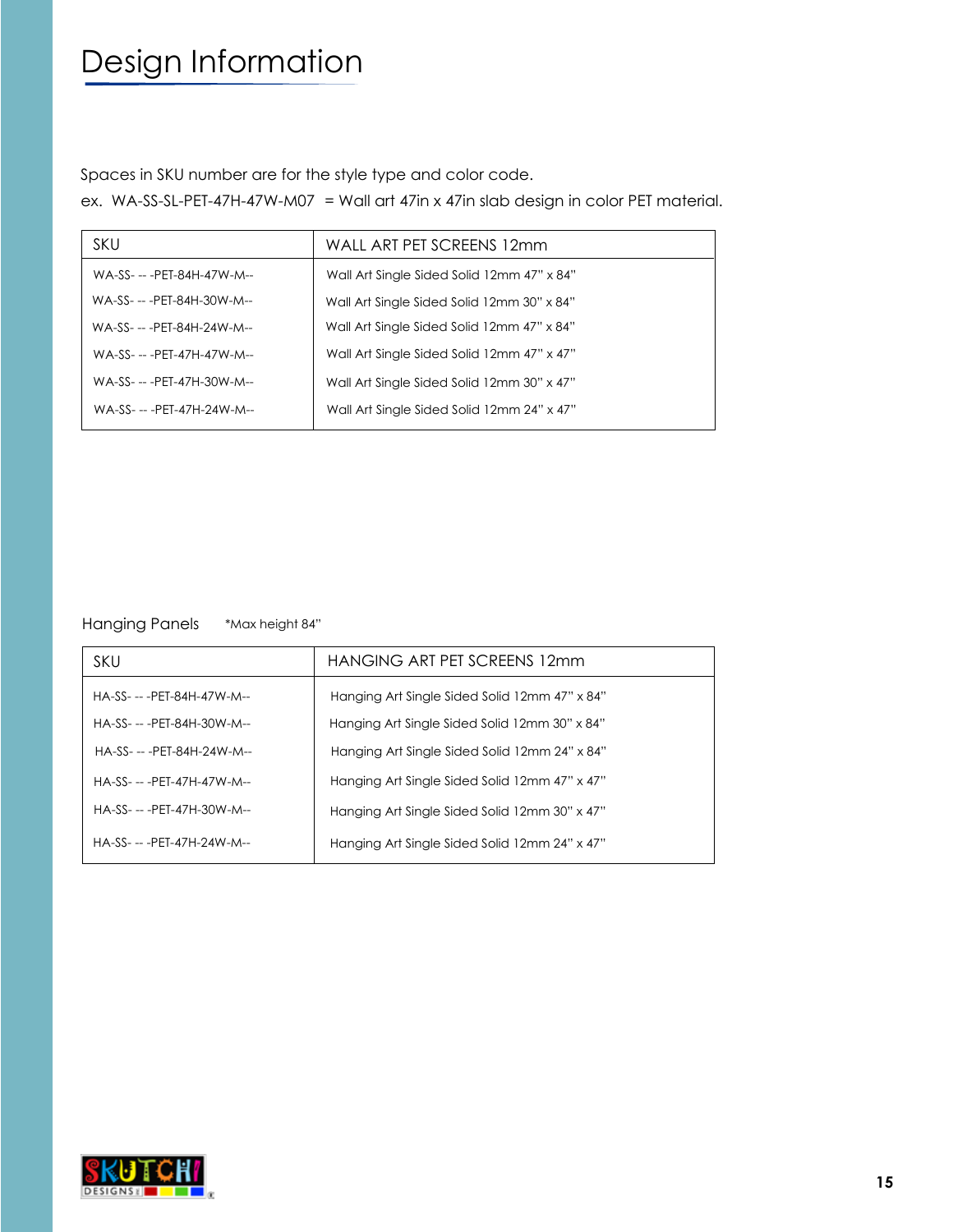# eSCAPE Acoustical Ceiling Hung Typicals



Set of 10 Approx 36" x 24"

### \*Hanging hardware not included **\*Custom Sizes and Designs Available**



Set of 5 Qty.1 -48" Diameter Qty.2- 38" Diameter Qty.2- 30" Diameter



Set of 12 38" Diameter



Set of 4 36" x 36"



Set of 6 72"L x 21"W



Set of 5 60" x 36"



Set of 16 84" x 12"

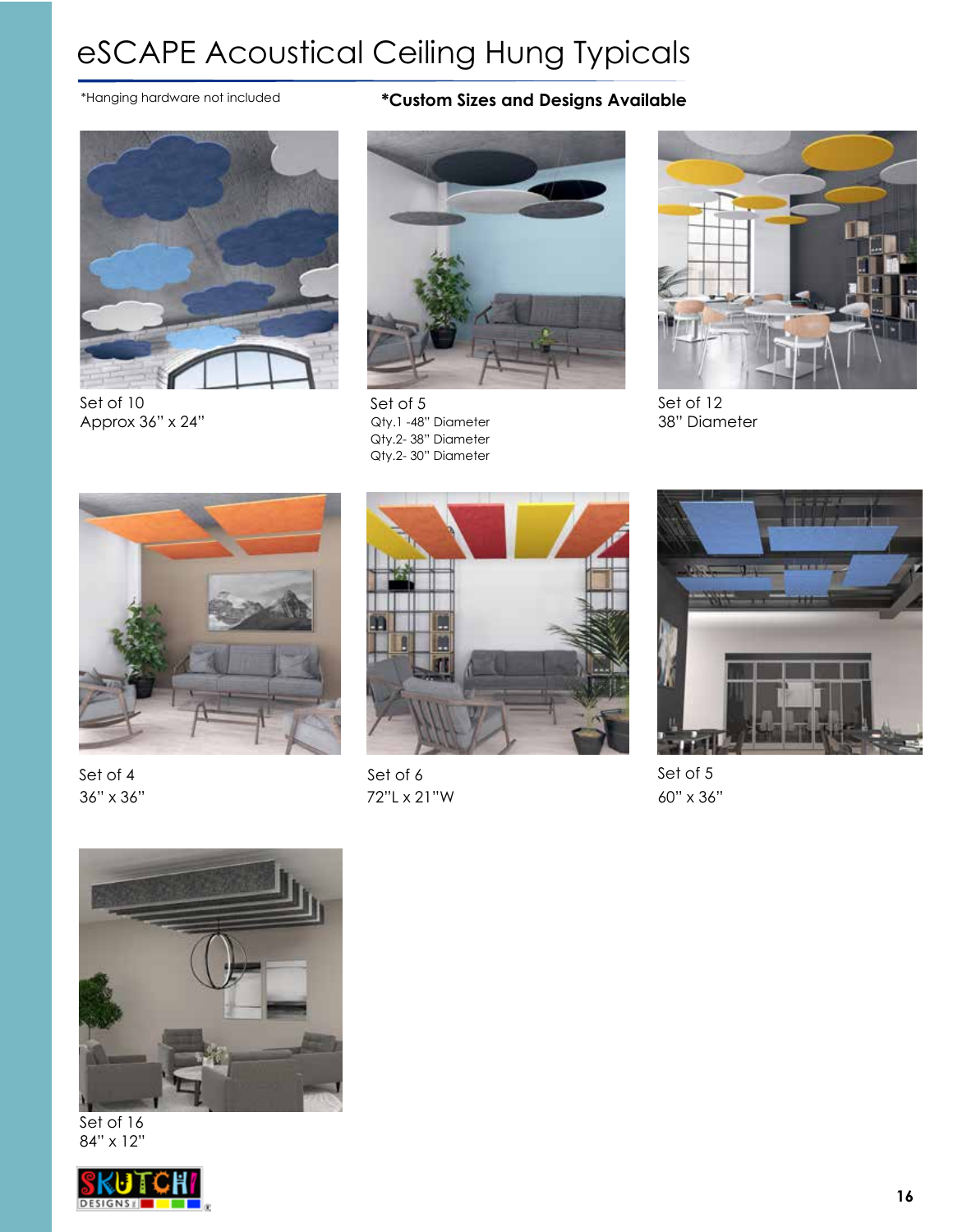# eSCAPE Hanging Hardware

**Hook clip (Provided with ceiling tiles only)**



**Hanging Bar Trim (Only trim & hook are provided. Chain is not provided.)**



**Items below are recommended only. \*NOT PROVIDED BY SKUTCHI)**

### **Z clip (For wall hung panels) Chain for hanging panels**







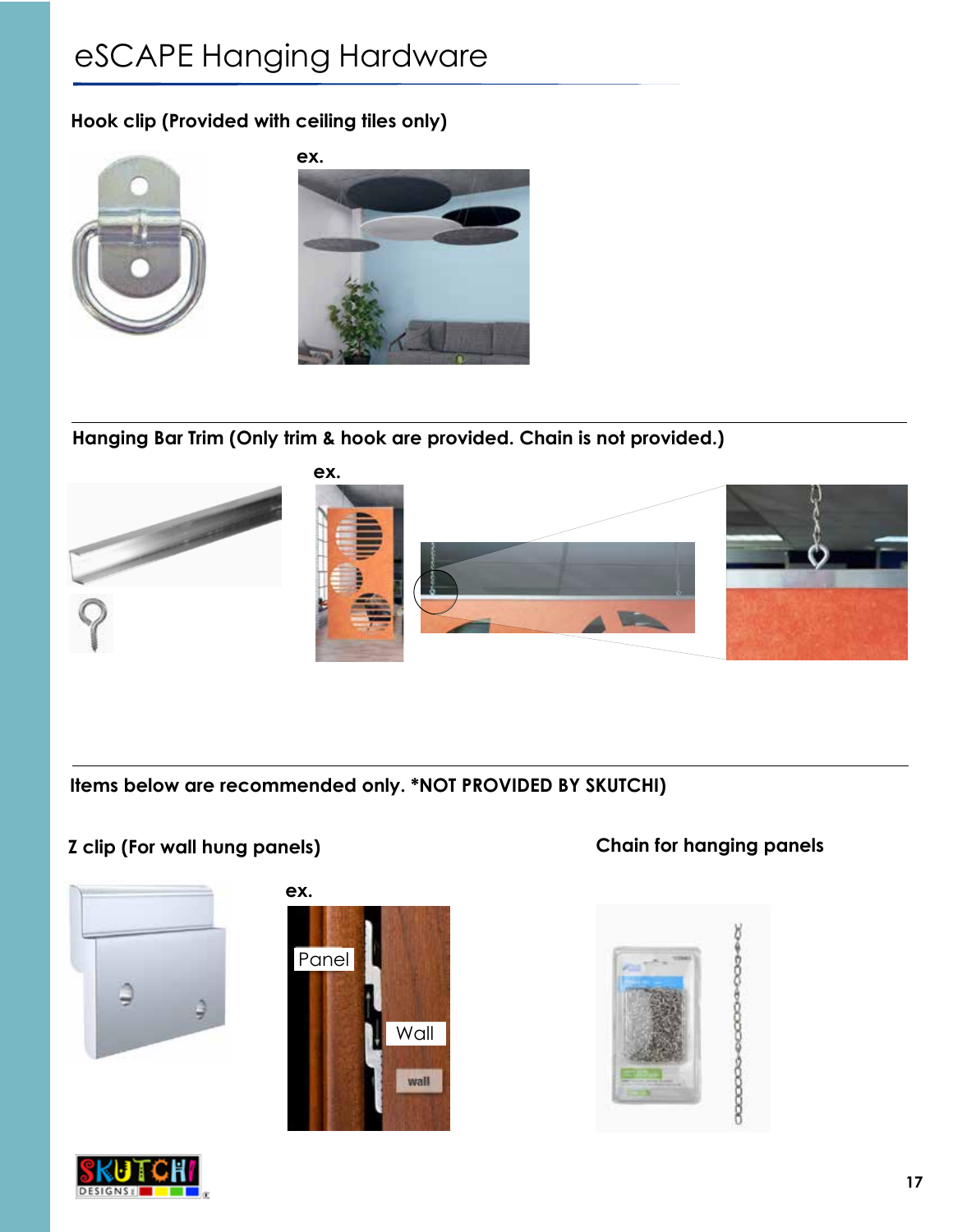## eSCAPE Acoustical Desk Screens & Panel Extenders

#### Sizes and Styles Available

| Widths | Mounts Needed  |  |
|--------|----------------|--|
| 23"    | 2              |  |
| 29"    | 2              |  |
| 35"    | $\overline{2}$ |  |
| 41"    | 2              |  |
| 47"    | $\overline{2}$ |  |
| 59"    | 3              |  |
| 65"    | 3              |  |
|        | 3              |  |

\*sizes are the same for both the desk screens and the panel extenders.

\*custom sizes available (please call 888-993-3757)



**18"H**



**16"H**

16" 12"

18"

23"

#### **Heights**







 $\bigcap$ 

#### 12" High

| <b>SKU</b>                               | <b>Dimensions</b>                                                                                                                                      |
|------------------------------------------|--------------------------------------------------------------------------------------------------------------------------------------------------------|
| DS-PET-12H-23W-M--                       | Desktop Mounted Acoustical Privacy Screen 12" High x 23" Wide, Color: TBD                                                                              |
| DS-PET-12H-29W-M--<br>DS-PET-12H-35W-M-- | Desktop Mounted Acoustical Privacy Screen 12" High x 29" Wide, Color: TBD<br>Desktop Mounted Acoustical Privacy Screen 12" High x 35" Wide, Color: TBD |
| DS-PET-12H-41W-M--                       | Desktop Mounted Acoustical Privacy Screen 12" High x 41" Wide, Color: TBD                                                                              |
| DS-PFT-12H-47W-M--                       | Desktop Mounted Acoustical Privacy Screen 12" High x 47" Wide, Color: TBD                                                                              |
| DS-PET-12H-59W-M--                       | Desktop Mounted Acoustical Privacy Screen 12" High x 59" Wide, Color: TBD                                                                              |
| DS-PET-12H-65W-M--                       | Desktop Mounted Acoustical Privacy Screen 12" High x 65" Wide, Color: TBD                                                                              |
| DS-PET-12H-71W-M--                       | Desktop Mounted Acoustical Privacy Screen 12" High x 71" Wide, Color: TBD                                                                              |

#### 16" High

| <b>SKU</b>          | <b>Dimensions</b>                                                         |
|---------------------|---------------------------------------------------------------------------|
| DS-PET-16H-23W-M--  | Desktop Mounted Acoustical Privacy Screen 16" High x 23" Wide, Color: TBD |
| DS-PET-16H-29W-M--  | Desktop Mounted Acoustical Privacy Screen 16" High x 29" Wide, Color: TBD |
| DS-PET-16H-35W-M--  | Desktop Mounted Acoustical Privacy Screen 16" High x 35" Wide, Color: TBD |
| $DS-PET-16H-41W-M-$ | Desktop Mounted Acoustical Privacy Screen 16" High x 41" Wide, Color: TBD |
| DS-PET-16H-47W-M--  | Desktop Mounted Acoustical Privacy Screen 16" High x 47" Wide, Color: TBD |
| DS-PET-16H-59W-M--  | Desktop Mounted Acoustical Privacy Screen 16" High x 59" Wide, Color: TBD |
| DS-PET-16H-65W-M--  | Desktop Mounted Acoustical Privacy Screen 16" High x 65" Wide, Color: TBD |
| DS-PET-16H-71W-M--  | Desktop Mounted Acoustical Privacy Screen 16" High x 71" Wide, Color: TBD |







**KEY**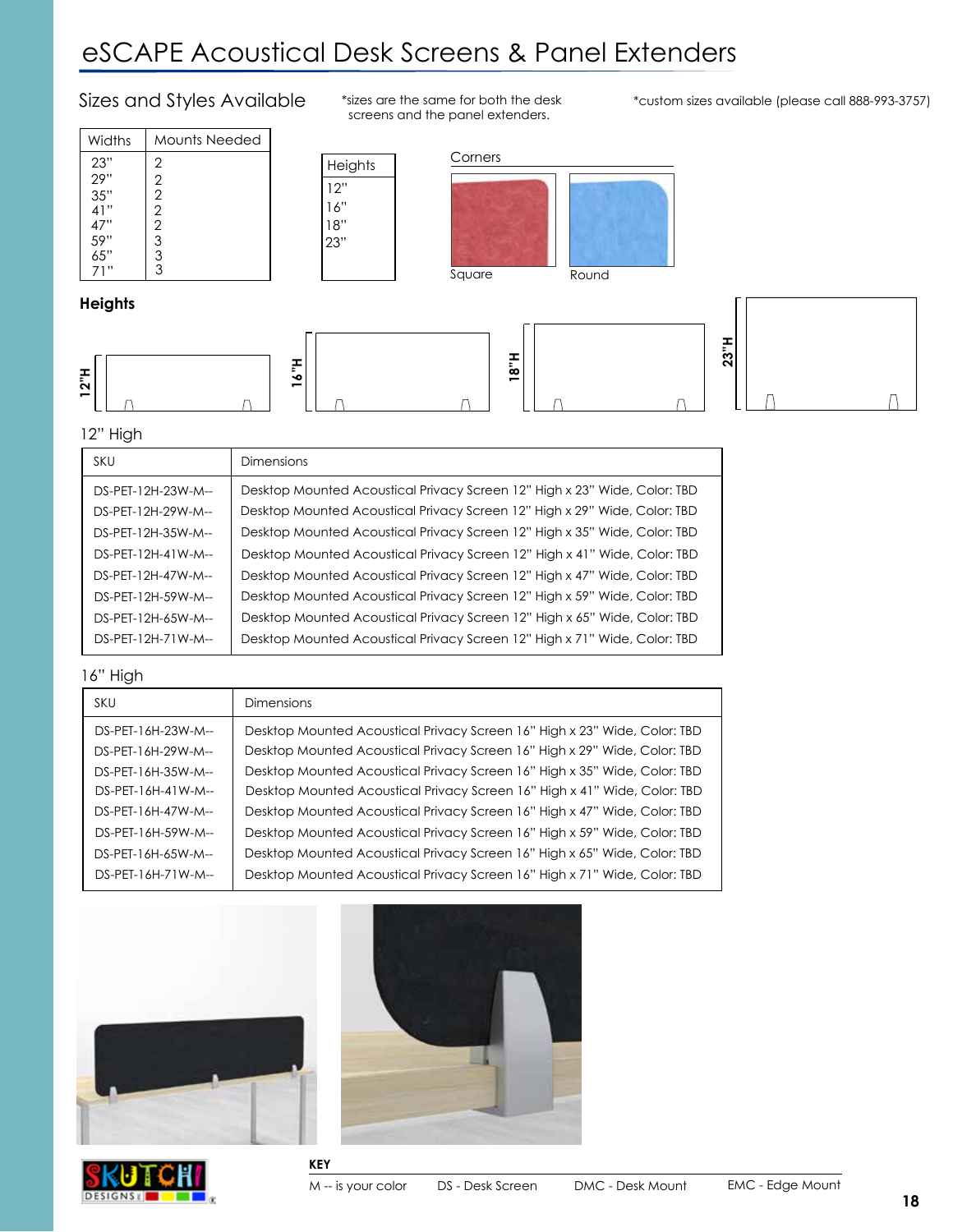18" High

| SKU                 | <b>Dimensions</b>                                                         |
|---------------------|---------------------------------------------------------------------------|
| DS-PET-18H-23W-M--  | Desktop Mounted Acoustical Privacy Screen 18" High x 23" Wide, Color: TBD |
| DS-PET-18H-29W-M--  | Desktop Mounted Acoustical Privacy Screen 18" High x 29" Wide, Color: TBD |
| DS-PET-18H-35W-M--  | Desktop Mounted Acoustical Privacy Screen 18" High x 35" Wide, Color: TBD |
| $DS-PFT-18H-41W-M-$ | Desktop Mounted Acoustical Privacy Screen 18" High x 41" Wide, Color: TBD |
| DS-PFT-18H-47W-M--  | Desktop Mounted Acoustical Privacy Screen 18" High x 47" Wide, Color: TBD |
| DS-PET-18H-59W-M--  | Desktop Mounted Acoustical Privacy Screen 18" High x 59" Wide, Color: TBD |
| DS-PET-18H-65W-M--  | Desktop Mounted Acoustical Privacy Screen 18" High x 65" Wide, Color: TBD |
| DS-PET-18H-71W-M--  | Desktop Mounted Acoustical Privacy Screen 18" High x 71" Wide, Color: TBD |

#### 23" High

| <b>SKU</b>         | Dimensions                                                                |
|--------------------|---------------------------------------------------------------------------|
| DS-PET-23H-23W-M-- | Desktop Mounted Acoustical Privacy Screen 23" High x 23" Wide, Color: TBD |
| DS-PET-23H-29W-M-- | Desktop Mounted Acoustical Privacy Screen 23" High x 29" Wide, Color: TBD |
| DS-PET-23H-35W-M-- | Desktop Mounted Acoustical Privacy Screen 23" High x 35" Wide, Color: TBD |
| DS-PET-23H-41W-M-- | Desktop Mounted Acoustical Privacy Screen 23" High x 41" Wide, Color: TBD |
| DS-PET-23H-47W-M-- | Desktop Mounted Acoustical Privacy Screen 23" High x 47" Wide, Color: TBD |
| DS-PET-23H-59W-M-- | Desktop Mounted Acoustical Privacy Screen 23" High x 59" Wide, Color: TBD |
| DS-PET-23H-65W-M-- | Desktop Mounted Acoustical Privacy Screen 23" High x 65" Wide, Color: TBD |
| DS-PET-23H-71W-M-- | Desktop Mounted Acoustical Privacy Screen 23" High x 71" Wide, Color: TBD |









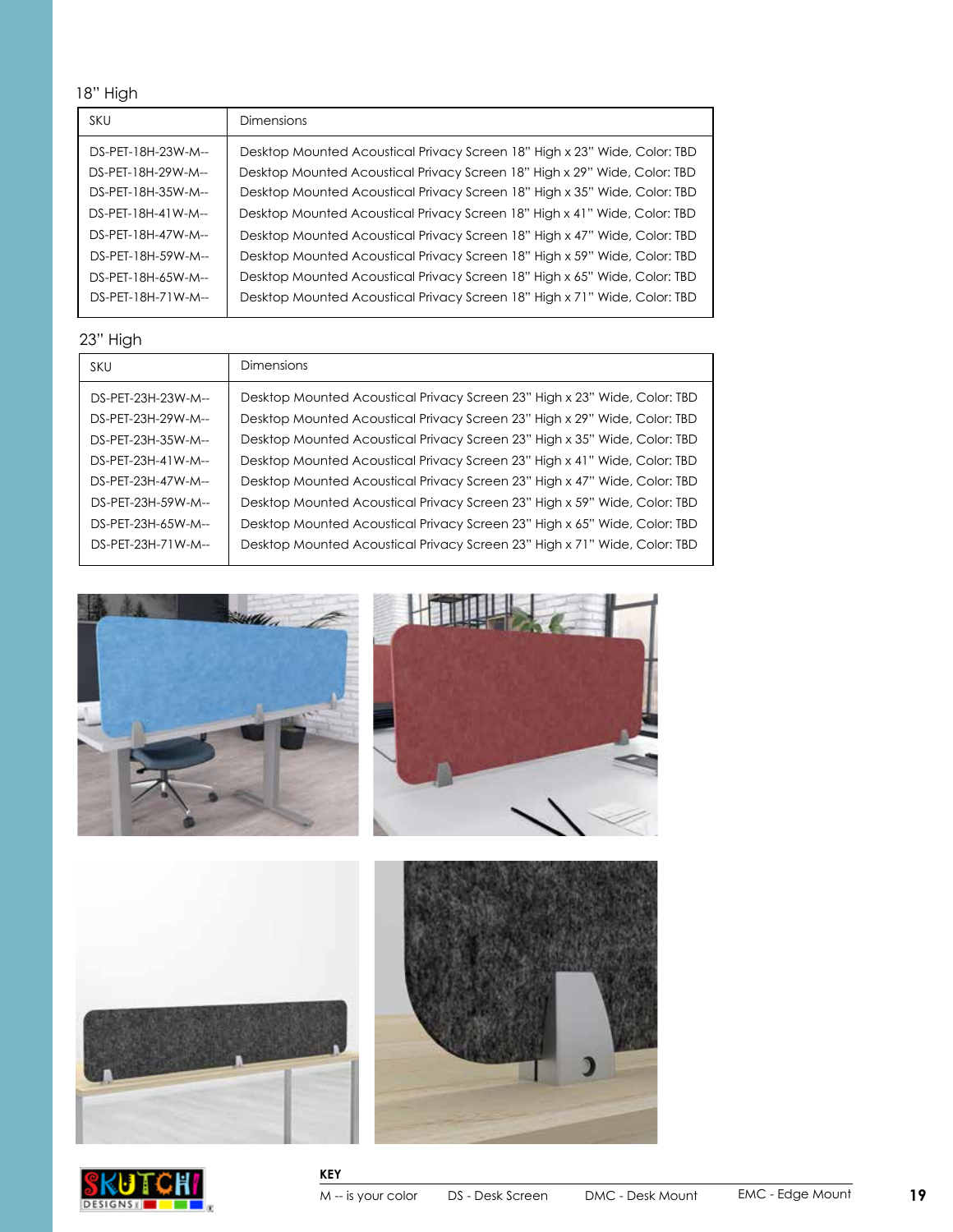### eSCAPE Acoustical Panel Extenders

This screen option is for the tops of cubicle panels to add more privacy, acoustics, and style to the cubes.

#### Mount Options





Installing Screens for Top of Cubicle Panels

#### **Parts**













**1** Attach desktop mounts to the top of the panels  $\overline{2}$ Attach desktop mounts to the top of the panels  $(2)$  Insert the screen into the mounts and secure with screws where the screen will go.





This is how the finished product should look.

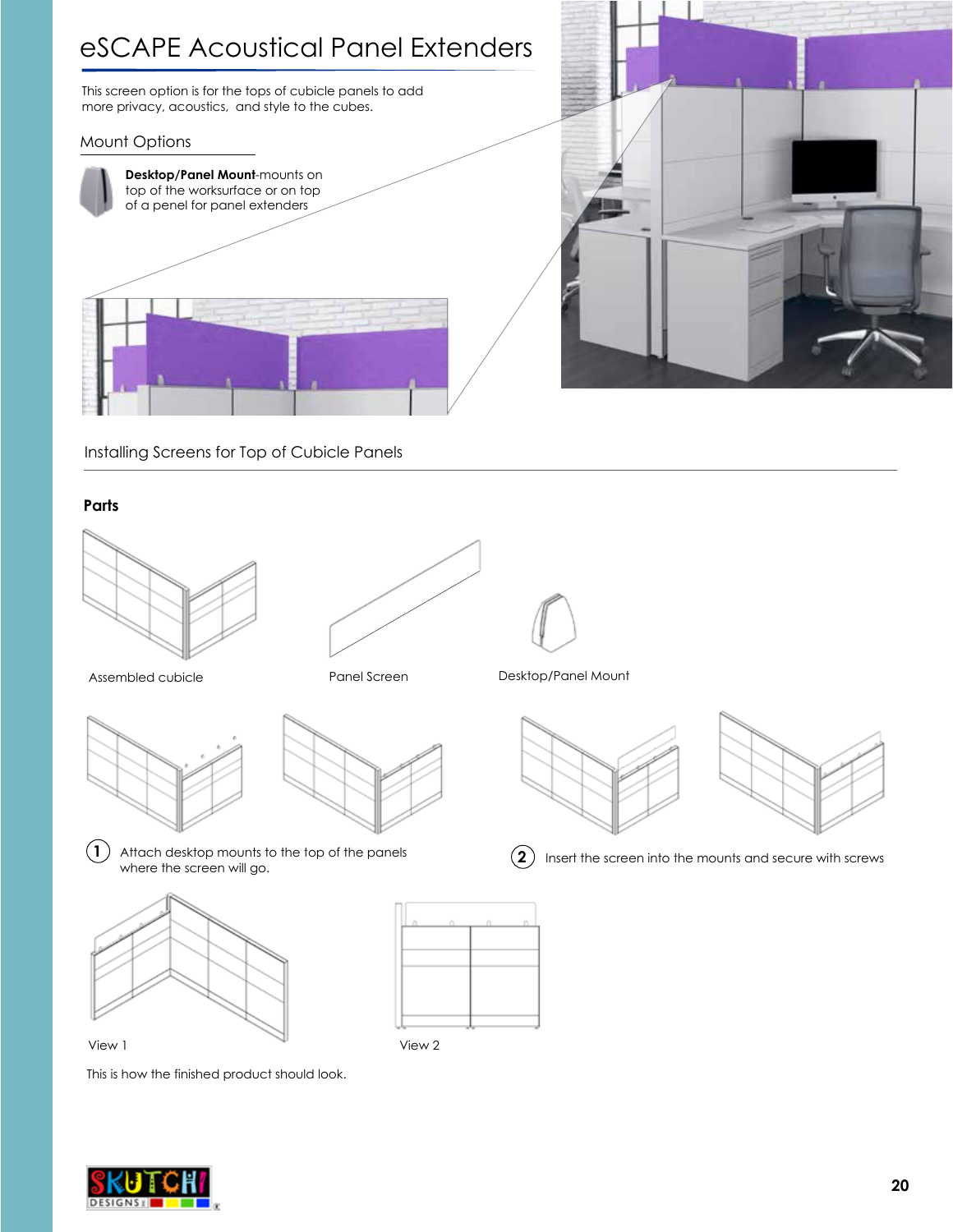### Mount Options



**Edge Clamp with Knob**



#### **Mounts**

| <b>SKU</b>              | Description                                                                                                                   |
|-------------------------|-------------------------------------------------------------------------------------------------------------------------------|
| <b>DMCPL</b>            | Free Standing Mount                                                                                                           |
| DESKTOP-PARTITION-CLAMP | Desk or Cubicle Mount, Clamp, Mounts to Worksurface or Panel                                                                  |
| SINGLE-PARTITION-CLAMP  | Edge Clamp, Mounts to edge of worksurface                                                                                     |
| <b>EMCKB</b>            | Edge Mount with Knob, Max Worksurface: 1.37"                                                                                  |
| DOUBLE-PARTITION-CLAMP  | Desk Clamp-Double, Mounts in between 2 worksurfaces                                                                           |
| <b>PS-THUMB-SCREW</b>   | Thumb screw for edge mounted & double edge mounted clamps,<br>size: M6*20, This is to be used with SKU DOUBLE-PARTITION-CLAMP |



**Desktop/Panel Mount**-mounts on top of the worksurface or on top of a penel for panel extenders

\*If using as a panel extender, the panels must be at least 1 1/2" thick.



**Edge Clamp with Knob-**Mounts to edge of the worksurface and is secured by tightening the knob to the worksurface.

\*Max Opening: 1 9/16"



**Single Edge**-mounts to front or side of the worksurface \*Mount Opening: 3/4" \*Mount Openings: 3/4"



**Double Edge**- mounts two worksurfaces together



**Freestanding Mount-**Sits on top of the worksurface

\*Base dimensions: 2"W x 7 3/4"L



**Removable Panel Top Mount-**Clamps to the top of the cubicle panel. Able to adjust the width of the clamp.

\*Clamp Opening: min- 2 1/2" max- 3 1/2"

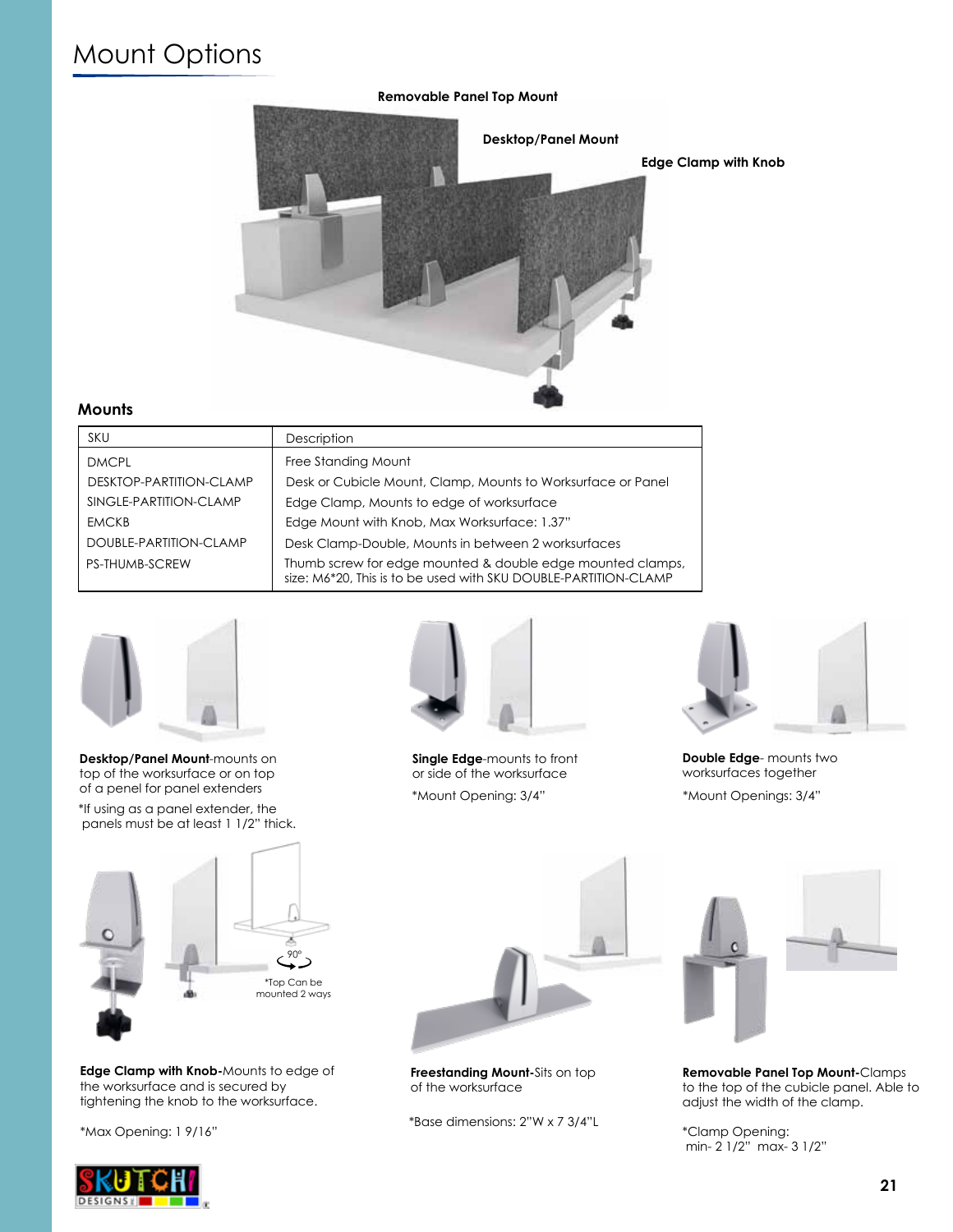## Mount Options

#### **Assembling Mounts**

For detailed instruction on mount installation view our installation guide here:

**https://www.skutchi.com/wp-content/uploads/2021/06/eS-CAPE-Desk-Screen-Mounts-Installation-Guide.pdf**

#### **Removable Panel Top Mount**



#### **Edge Clamp with Knob Desktop/Panel Mount**





**Freestanding Mount**







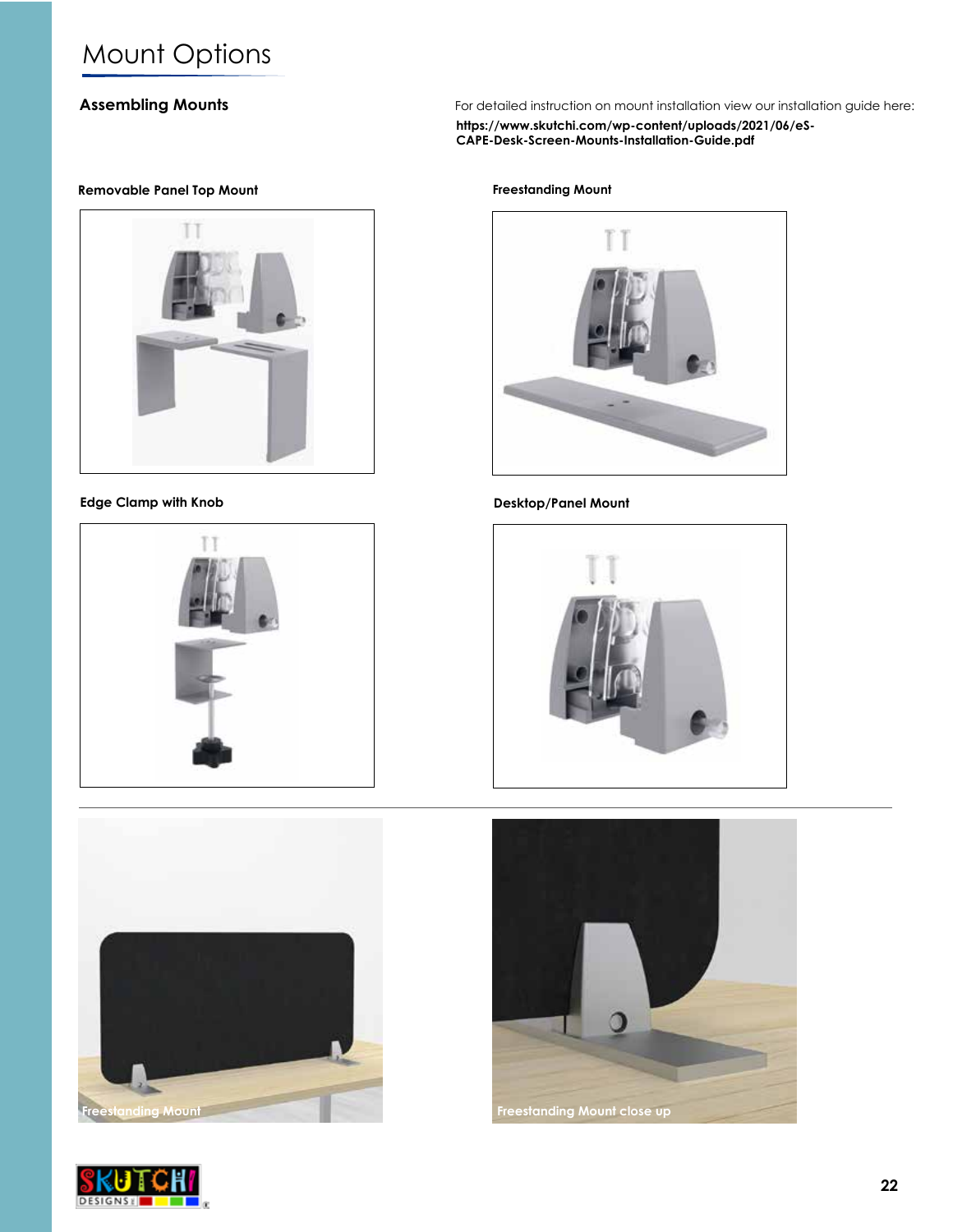# eSCAPE Acoustical Freestanding







#### 12" High

| <b>SKU</b>            | <b>Dimensions</b>                                                       |
|-----------------------|-------------------------------------------------------------------------|
| DS-FS-PET-12H-23W-M-- | Free Standing Acoustical Privacy Screen 12" High x 23" Wide, Color: TBD |
| DS-FS-PET-12H-29W-M-- | Free Standing Acoustical Privacy Screen 12" High x 29" Wide, Color: TBD |
| DS-FS-PET-12H-35W-M-- | Free Standing Acoustical Privacy Screen 12" High x 35" Wide, Color: TBD |
| DS-FS-PET-12H-41W-M-- | Free Standing Acoustical Privacy Screen 12" High x 41" Wide, Color: TBD |
| DS-FS-PET-12H-47W-M-- | Free Standing Acoustical Privacy Screen 12" High x 47" Wide, Color: TBD |
| DS-FS-PET-12H-59W-M-- | Free Standing Acoustical Privacy Screen 12" High x 59" Wide, Color: TBD |
| DS-FS-PET-12H-47W-M-- | Free Standing Acoustical Privacy Screen 12" High x 47" Wide, Color: TBD |
| DS-FS-PET-12H-71W-M-- | Free Standing Acoustical Privacy Screen 12" High x 71" Wide, Color: TBD |

#### 16" High

| SKU                                                                                                                                                | <b>Dimensions</b>                                                                                                                                                                                                                                                                                                                                                                                                                                              |
|----------------------------------------------------------------------------------------------------------------------------------------------------|----------------------------------------------------------------------------------------------------------------------------------------------------------------------------------------------------------------------------------------------------------------------------------------------------------------------------------------------------------------------------------------------------------------------------------------------------------------|
| DS-FS-PET-16H-23W-M--<br>DS-FS-PET-16H-29W-M--<br>DS-FS-PET-16H-35W-M--<br>DS-FS-PET-16H-41W-M--<br>DS-FS-PET-16H-47W-M--<br>DS-FS-PET-16H-59W-M-- | Free Standing Acoustical Privacy Screen 16" High x 23" Wide, Color: TBD<br>Free Standing Acoustical Privacy Screen 16" High x 29" Wide, Color: TBD<br>Free Standing Acoustical Privacy Screen 16" High x 35" Wide, Color: TBD<br>Free Standing Acoustical Privacy Screen 16" High x 41" Wide, Color: TBD<br>Free Standing Acoustical Privacy Screen 16" High x 47" Wide, Color: TBD<br>Free Standing Acoustical Privacy Screen 16" High x 59" Wide, Color: TBD |
| DS-FS-PET-16H-65W-M--<br>DS-FS-PET-16H-71W-M--                                                                                                     | Free Standing Acoustical Privacy Screen 16" High x 65" Wide, Color: TBD<br>Free Standing Acoustical Privacy Screen 16" High x 71" Wide, Color: TBD                                                                                                                                                                                                                                                                                                             |
|                                                                                                                                                    |                                                                                                                                                                                                                                                                                                                                                                                                                                                                |

#### 18" High

| <b>SKU</b>                                     | <b>Dimensions</b>                                                                                                                                  |
|------------------------------------------------|----------------------------------------------------------------------------------------------------------------------------------------------------|
| DS-FS-PET-18H-23W-M--                          | Free Standing Acoustical Privacy Screen 18" High x 23" Wide, Color: TBD<br>Free Standing Acoustical Privacy Screen 18" High x 29" Wide, Color: TBD |
| DS-FS-PET-18H-29W-M--<br>DS-FS-PET-18H-35W-M-- | Free Standing Acoustical Privacy Screen 18" High x 35" Wide, Color: TBD                                                                            |
| DS-FS-PET-18H-41W-M--                          | Free Standing Acoustical Privacy Screen 18" High x 41" Wide, Color: TBD                                                                            |
| DS-FS-PET-18H-47W-M--                          | Free Standing Acoustical Privacy Screen 18" High x 47" Wide, Color: TBD                                                                            |
| DS-FS-PET-18H-59W-M--                          | Free Standing Acoustical Privacy Screen 18" High x 59" Wide, Color: TBD                                                                            |
| DS-FS-PET-18H-65W-M--                          | Free Standing Acoustical Privacy Screen 18" High x 65" Wide, Color: TBD                                                                            |
| DS-FS-PET-18H-71W-M--                          | Free Standing Acoustical Privacy Screen 18" High x 71" Wide, Color: TBD                                                                            |

#### 23" High

| <b>SKU</b>                                                                                                                                         | <b>Dimensions</b>                                                                                                                                                                                                                                                                                                                                                                                                                                              |
|----------------------------------------------------------------------------------------------------------------------------------------------------|----------------------------------------------------------------------------------------------------------------------------------------------------------------------------------------------------------------------------------------------------------------------------------------------------------------------------------------------------------------------------------------------------------------------------------------------------------------|
| DS-FS-PET-23H-23W-M--<br>DS-FS-PET-23H-29W-M--<br>DS-FS-PET-23H-35W-M--<br>DS-FS-PET-23H-41W-M--<br>DS-FS-PET-23H-47W-M--<br>DS-FS-PET-23H-59W-M-- | Free Standing Acoustical Privacy Screen 24" High x 23" Wide, Color: TBD<br>Free Standing Acoustical Privacy Screen 24" High x 29" Wide, Color: TBD<br>Free Standing Acoustical Privacy Screen 24" High x 35" Wide, Color: TBD<br>Free Standing Acoustical Privacy Screen 24" High x 41" Wide, Color: TBD<br>Free Standing Acoustical Privacy Screen 24" High x 47" Wide, Color: TBD<br>Free Standing Acoustical Privacy Screen 24" High x 59" Wide, Color: TBD |
| DS-FS-PET-23H-65W-M--                                                                                                                              | Free Standing Acoustical Privacy Screen 24" High x 65" Wide, Color: TBD                                                                                                                                                                                                                                                                                                                                                                                        |
| DS-FS-PET-23H-71W-M--                                                                                                                              | Free Standing Acoustical Privacy Screen 24" High x 71" Wide, Color: TBD                                                                                                                                                                                                                                                                                                                                                                                        |

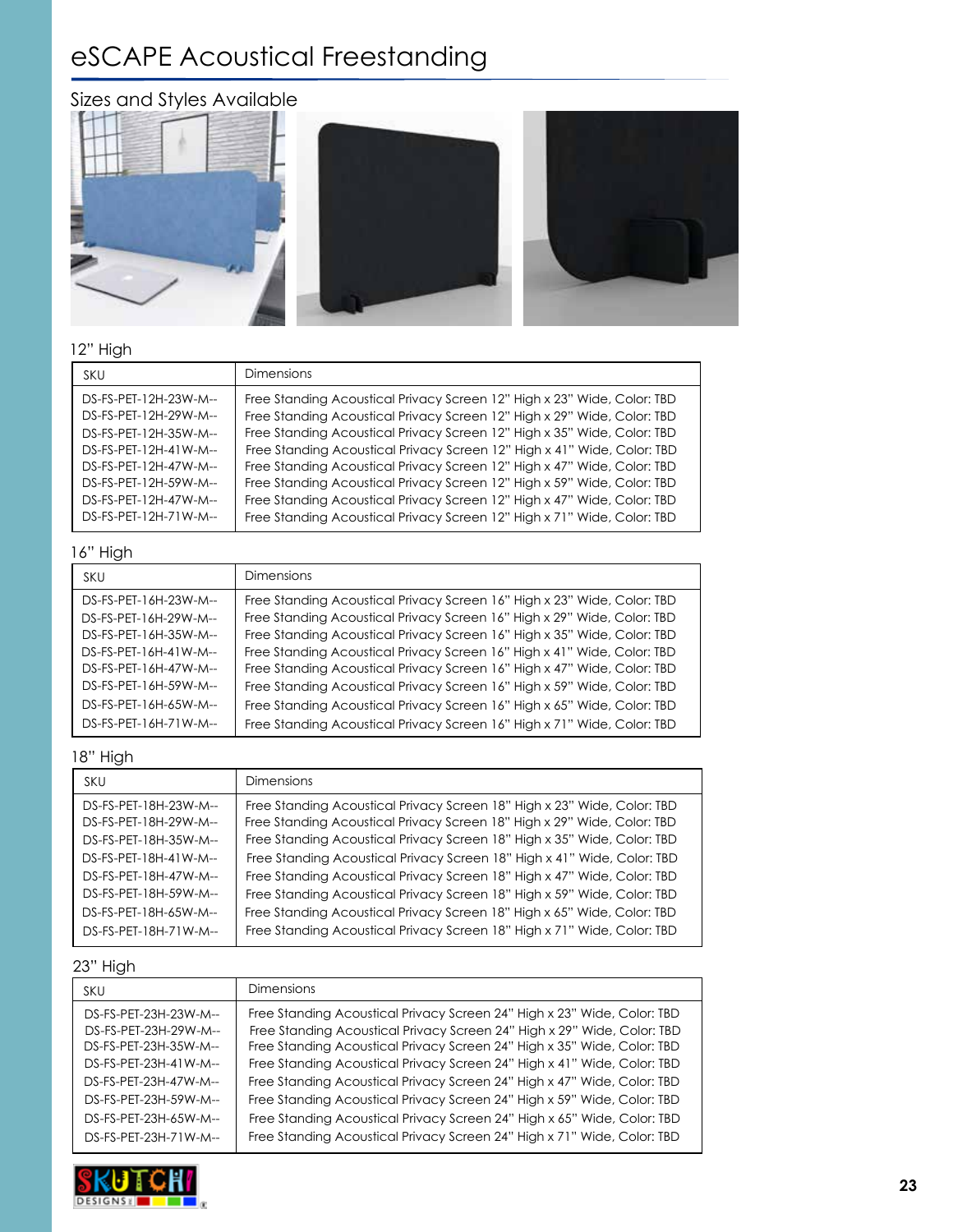## eSCAPE Acoustical Slide-on Dividers

Sizes and Styles Available



#### 12" High

| SKU                   | <b>Dimensions</b>                                                       |
|-----------------------|-------------------------------------------------------------------------|
| DS-SO-PET-12H-23W-M-- | Slide-On Acoustical Privacy Screen 24mm 12" High x 23" Wide, Color: TBD |
| DS-SO-PET-12H-29W-M-- | Slide-On Acoustical Privacy Screen 24mm 12" High x 29" Wide, Color: TBD |
| DS-SO-PET-12H-35W-M-- | Slide-On Acoustical Privacy Screen 24mm 12" High x 35" Wide, Color: TBD |
| DS-SO-PET-12H-41W-M-- | Slide-On Acoustical Privacy Screen 24mm 12" High x 41" Wide, Color: TBD |
| DS-SO-PET-12H-47W-M-- | Slide-On Acoustical Privacy Screen 24mm 12" High x 47" Wide, Color: TBD |
| DS-SO-PET-12H-59W-M-- | Slide-On Acoustical Privacy Screen 24mm 12" High x 59" Wide, Color: TBD |
| DS-SO-PET-12H-65W-M-- | Slide-On Acoustical Privacy Screen 24mm 12" High x 65" Wide, Color: TBD |
| DS-SO-PET-12H-71W-M-- | Slide-On Acoustical Privacy Screen 24mm 12" High x 71" Wide, Color: TBD |

#### 16" High

| SKU                                                                                                                                                                           | <b>Dimensions</b>                                                                                                                                                                                                                                                                                                                                                                                                                                                                                                                         |
|-------------------------------------------------------------------------------------------------------------------------------------------------------------------------------|-------------------------------------------------------------------------------------------------------------------------------------------------------------------------------------------------------------------------------------------------------------------------------------------------------------------------------------------------------------------------------------------------------------------------------------------------------------------------------------------------------------------------------------------|
| DS-SO-PET-16H-23W-M--<br>DS-SO-PET-16H-29W-M--<br>DS-SO-PET-16H-35W-M--<br>$DS-SO-PET-16H-41W-M-$<br>$DS-SO-PET-16H-47W-M-$<br>DS-SO-PET-16H-59W-M--<br>DS-SO-PET-16H-65W-M-- | Slide-On Acoustical Privacy Screen 24mm 16" High x 23" Wide, Color: TBD<br>Slide-On Acoustical Privacy Screen 24mm 16" High x 29" Wide, Color: TBD<br>Slide-On Acoustical Privacy Screen 24mm 16" High x 35" Wide, Color: TBD<br>Slide-On Acoustical Privacy Screen 24mm 16" High x 41" Wide, Color: TBD<br>Slide-On Acoustical Privacy Screen 24mm 16" High x 47" Wide, Color: TBD<br>Slide-On Acoustical Privacy Screen 24mm 16" High x 59" Wide, Color: TBD<br>Slide-On Acoustical Privacy Screen 24mm 16" High x 65" Wide, Color: TBD |
| DS-SO-PET-16H-71W-M--                                                                                                                                                         | Slide-On Acoustical Privacy Screen 24mm 16" High x 71" Wide, Color: TBD                                                                                                                                                                                                                                                                                                                                                                                                                                                                   |

#### 18" High

| <b>SKU</b>             | Dimensions                                                              |
|------------------------|-------------------------------------------------------------------------|
| DS-SO-PET-18H-23W-M--  | Slide-On Acoustical Privacy Screen 24mm 18" High x 23" Wide, Color: TBD |
| DS-SO-PET-18H-29W-M--  | Slide-On Acoustical Privacy Screen 24mm 18" High x 29" Wide, Color: TBD |
| DS-SO-PET-18H-35W-M--  | Slide-On Acoustical Privacy Screen 24mm 18" High x 35" Wide, Color: TBD |
| $DS-SO-PET-18H-41W-M-$ | Slide-On Acoustical Privacy Screen 24mm 18" High x 41" Wide, Color: TBD |
| DS-SO-PET-18H-47W-M--  | Slide-On Acoustical Privacy Screen 24mm 18" High x 47" Wide, Color: TBD |
| DS-SO-PET-18H-59W-M--  | Slide-On Acoustical Privacy Screen 24mm 18" High x 59" Wide, Color: TBD |
| DS-SO-PET-18H-65W-M--  | Slide-On Acoustical Privacy Screen 24mm 18" High x 65" Wide, Color: TBD |
| DS-SO-PET-18H-71W-M--  | Slide-On Acoustical Privacy Screen 24mm 18" High x 71" Wide, Color: TBD |

#### 23" High

| SKU                   | <b>Dimensions</b>                                                       |
|-----------------------|-------------------------------------------------------------------------|
| DS-SO-PET-23H-23W-M-- | Slide-On Acoustical Privacy Screen 24mm 23" High x 23" Wide, Color: TBD |
| DS-SO-PET-23H-29W-M-- | Slide-On Acoustical Privacy Screen 24mm 23" High x 29" Wide, Color: TBD |
| DS-SO-PET-23H-35W-M-- | Slide-On Acoustical Privacy Screen 24mm 23" High x 35" Wide, Color: TBD |
| DS-SO-PET-23H-41W-M-- | Slide-On Acoustical Privacy Screen 24mm 23" High x 41" Wide, Color: TBD |
| DS-SO-PET-23H-47W-M-- | Slide-On Acoustical Privacy Screen 24mm 23" High x 47" Wide, Color: TBD |
| DS-SO-PET-23H-59W-M-- | Slide-On Acoustical Privacy Screen 24mm 23" High x 59" Wide, Color: TBD |
| DS-SO-PET-23H-65W-M-- | Slide-On Acoustical Privacy Screen 24mm 23" High x 65" Wide, Color: TBD |
| DS-SO-PET-23H-71W-M-- | Slide-On Acoustical Privacy Screen 24mm 23" High x 71" Wide, Color: TBD |

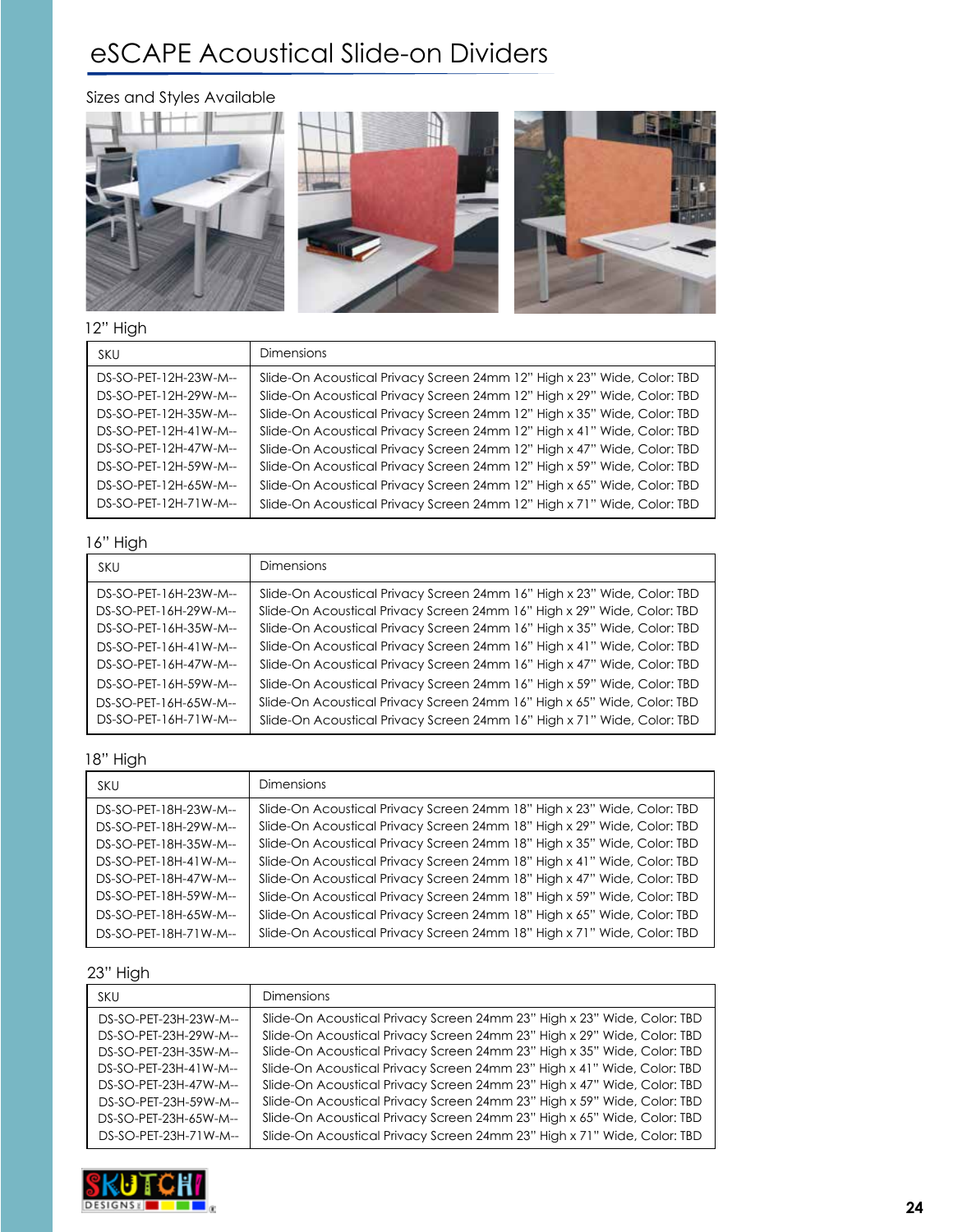| Material<br><b>Suggested Cleaners</b> |                     | <b>Cleaning Method</b><br><b>Suggested Disinfectants</b> |                                                      | <b>To Avoid</b>                |
|---------------------------------------|---------------------|----------------------------------------------------------|------------------------------------------------------|--------------------------------|
| <b>PET</b>                            | Mild Soap and Water | Iysol Spray - Do not over soak                           | Use vaccum cleaner and<br>a spray on lint free cloth | Ketones and petroleum products |

# eSCAPE Acoustical PET SPECS and Fire Rating

#### **Fireproof Test Report**

|                      | <b>Product Name:</b> Polyester fiber acoustic panel                                        | <b>Fireproof Level:</b>     | B1                                                                                                 |
|----------------------|--------------------------------------------------------------------------------------------|-----------------------------|----------------------------------------------------------------------------------------------------|
| Specification:       | 1220*2420*9mm                                                                              |                             |                                                                                                    |
| <b>Sample Base:</b>  | 3000m2                                                                                     | <b>Sample Quantity: 9m2</b> |                                                                                                    |
| Sample Status:       | Meet requirements                                                                          |                             |                                                                                                    |
| <b>Test Standard</b> | GB 8624-2012 Classification of combustion<br>properties of building materails and products | <b>Test Results:</b>        | After inspection, the items in the sample are in<br>compliance with the standard requirements, and |
|                      | GB/T 20284-2006 Monomer combustion test<br>of building materials and products              |                             | the comprehensive judgement is qualified.                                                          |
|                      | GB/T 8626-2007 Test method for flammability                                                |                             |                                                                                                    |

of building

**Monomer Combustion Test Flammability** Combustion growth rate index Flame horizontal spread Total heat release in 600s W/s MJ mm **Test Item Unit Technology Requirement ≤250 ~ ≤15 ≤150 ~ Test Result Evaluation Remarks ~ Did not reach the long edge of the sample No burning drip ignition filter paper 0 Approve Approve 1 10**

#### **Formaldehyde Test Report**

| Name of Sample                | PET Acoustic Panel                                                                                                                                                   | Sample No.           |  | STS-D-1806-007                |  |
|-------------------------------|----------------------------------------------------------------------------------------------------------------------------------------------------------------------|----------------------|--|-------------------------------|--|
| <b>Test Item</b>              | Formaldehyde                                                                                                                                                         | <b>Test Category</b> |  | Entrust                       |  |
| Testing<br><b>Environment</b> | Temperature: 28°C                                                                                                                                                    | Humidity: 55%        |  | Barometric Pressure: 100.6kPa |  |
| <b>Detection Principle</b>    | «Determination of formaldehyde in texiles part one: Free and hydrolyzed formaldehyde<br>» GB/T 2912.1-2009                                                           |                      |  |                               |  |
| <b>Test Equipment</b>         | Model                                                                                                                                                                |                      |  | <b>Serial Number</b>          |  |
| <b>Electronic Scales</b>      | <b>BSA224S</b>                                                                                                                                                       |                      |  | STS-SB/H0010                  |  |
| Photometer                    | UV-2800A                                                                                                                                                             |                      |  | STS-SB/H0020                  |  |
| <b>Test Result</b>            | Test the sample according to « Determination of formaldehyde in textiles Part one:<br>Free and hydrolyzed formaldehyde » GB/T 2912.1-2009 and provide measured data. |                      |  |                               |  |

| Name of Sample & No.                        | <b>Test Item</b>        | <b>Test Result</b> | Detection Limit |
|---------------------------------------------|-------------------------|--------------------|-----------------|
| <b>PET Acoustic Panel</b><br>STS-D-1806-007 | Formaldehyde<br>(mq/kg) | Undetected         | 20mg/kg         |

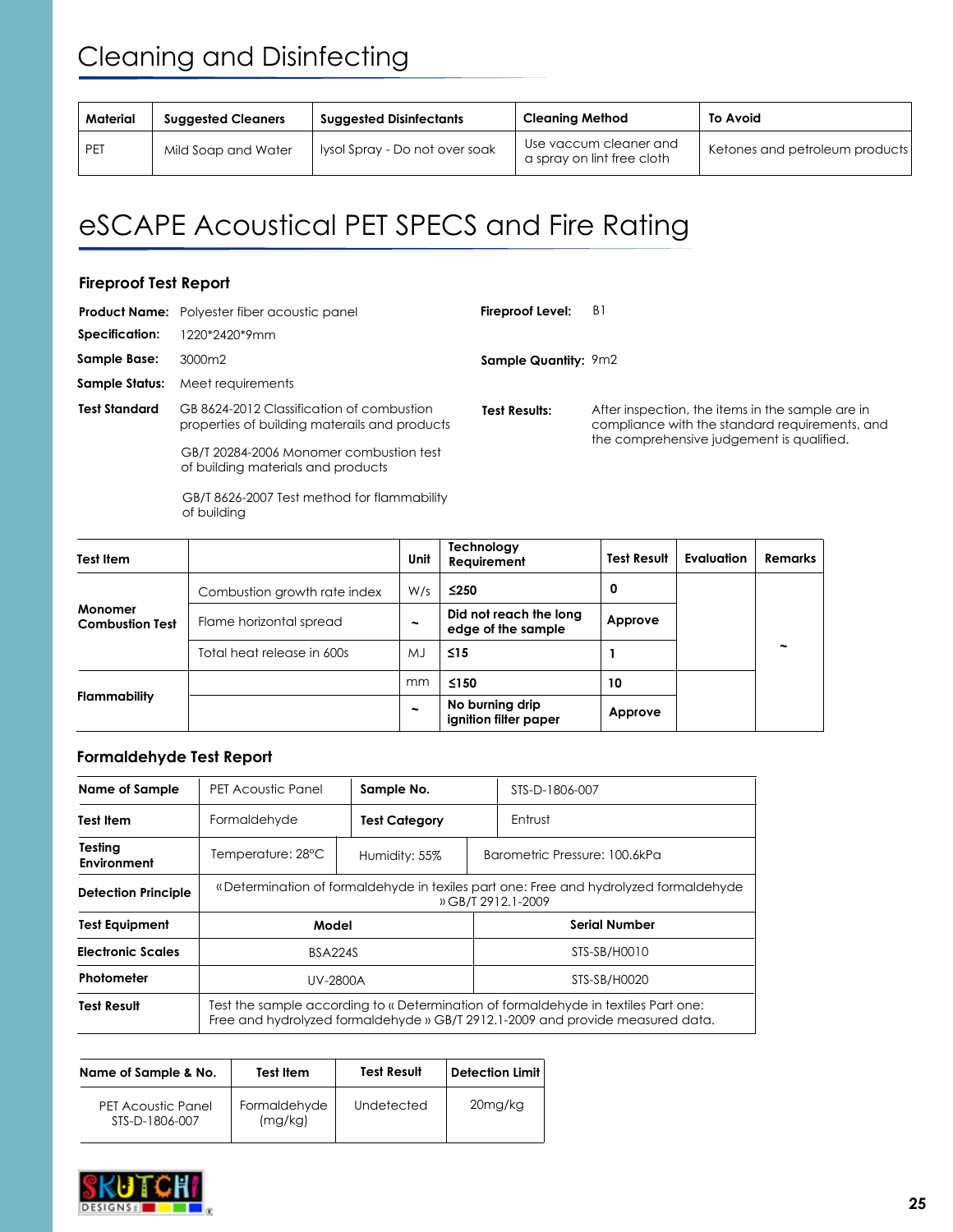#### **Sound-absorbtion Test**

| Product Name        | Sound-absorbing Board                                                                 |  |
|---------------------|---------------------------------------------------------------------------------------|--|
| Test Type           | <b>Contracted-out Inspection</b>                                                      |  |
| Test Date           | November 14, 2019                                                                     |  |
| Sample Model        | 2420mm x 1220mm x 9mm                                                                 |  |
| The sample Status   | The samples are in good condition<br>and meet the testing requirements                |  |
| Testing Environment | Meeting the testing requirement                                                       |  |
| <b>Test Items</b>   | Sound-absorbing Detection                                                             |  |
| Testing Basis       | GB/T 20247-2006 Acoustics-measurement of<br>sound absorption in a reverberation room. |  |

| Frequency<br>f(Hz) | Sound<br>Absorption<br>Coefficient<br>a |
|--------------------|-----------------------------------------|
| 50                 |                                         |
| 63                 |                                         |
| 80                 |                                         |
| 100                | 0.01                                    |
| 125                | 0.00                                    |
| 160                | 0.03                                    |
| 200                | 0.03                                    |
| 250                | 0.02                                    |
| 315                | 0.05                                    |
| 400                | 0.08                                    |
| 500                | 0.16                                    |
| 630                | 0.21                                    |
| 800                | 0.28                                    |
| 1000               | 0.37                                    |
| 1250               | 0.46                                    |
| 1600               | 0.56                                    |
| 2000               | 0.63                                    |
| 2500               | 0.80                                    |
| 3150               | 0.80                                    |
| 4000               | 0.88                                    |
| 5000               | 0.73                                    |



Noise Reduction Coefficient: NRC=0.25 Average sound absorption coefficient: 0.34

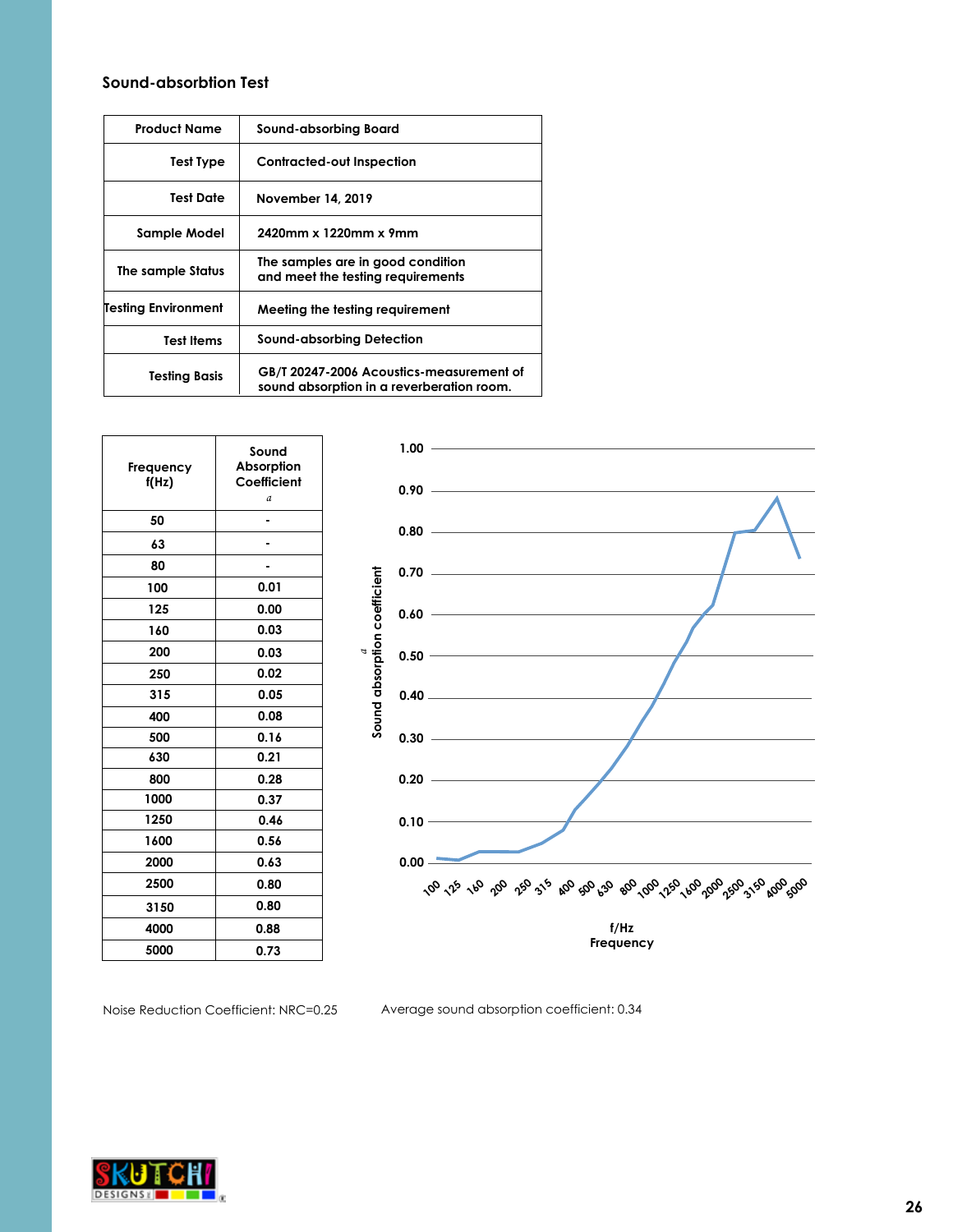| *For White, Black, Sesame Black, and Silver Gray ONLY! |  |  |  |
|--------------------------------------------------------|--|--|--|
|--------------------------------------------------------|--|--|--|

| <b>Product Name</b>      | 1/2" PET Acoustic Panels                     |
|--------------------------|----------------------------------------------|
| Material                 | 100% PET(polyester)                          |
| <b>Flame Resistant</b>   | <b>Yes</b>                                   |
| <b>Thickness</b>         | $0.5$ in                                     |
| Density                  | 1300gsm - 3500gsm                            |
| <b>NRC</b>               | $0.6 - 0.75$                                 |
| Application              | <b>Acoustical Solution, Office Furniture</b> |
| <b>Flame Rating</b>      | <b>ASTM E84 Class A</b>                      |
| Certification            | SGS, Intertek, TUV, OEKO                     |
| <b>Surface Treatment</b> | <b>Smooth</b>                                |

**Ideal for using in: -**Classrooms -Libraries -Quiet learning areas -Music rooms -Open plan offices

The acoustic properties of each of acoustic panels are very similar, with all of them absorbing approximately 100% of incident sound energy at mid and upper frequency ranges. Feel free to compare Sabine absorption coefficients at your leisure. These material types are mostly differentiated by their visual appearance. An important consideration for any sound absorption panel, though, is thickness. The manufacturing process of PET is a remarkable clean process. There is no negative impact on environment. No chemicals are used in conjunction with a very low energy process. PET by All unused product such as scraps cuttings etc. are 100% recyclable and is put back into the manufacturing process to make the fiber. There is NO disposable waste.

#### **Features**

**1. Sound absorbing flame retardant:** Eliminate sound impurities, improve language clarity, and become the preferred sound absorbing material for interior decoration.

**2. Thermal insulation:** Polyester fiber is hot pressed by high technology and composed of cotton shape, which absorbs light from low to medium frequency.

**3. Natural environmental protection:** Polyester fiber is hot pressed by high technology and is in the shape of cotton natural and environmentally friendly, non-toxic and harmless.

**4. Health and comfort:** No irritation to the skin, long-term harmless to the human body, good for health.

**5. Pleasing to the eyes and comfortable to the ears.** eSCAPE panels are a universal acoustic solution for every place and need. The panel is made from PET Felt - a soft and porous material, known for its sound-absorption properties. eSCAPE invites you to get creative with numerous colors and a wide range of applications, the design possibilities are truly endless

**6. Simple solutions:** smart production innovations and unconventional material choices that may seem simple at first sight, can drastically improve the product and its environment. the 'mute' PET felt acoustic panel can be installed in many ways, creating different auditory values.

**7. Pleasing to the eye:** As acoustic design has become essential to great spaces; new acoustic design elements are coming to the fore. Felt made from PET plastic (Polyethylene Terephalate, or recycled plastic water and soda bottles) has leapt into the spotlight as a 'go-to' material that absorbs sound while offering a new palette for both visual and acoustic design.

With excellent service team and advanced technology platform, we provide customers with humanized, professional and modern high-quality services; we are committed to the production, research and development of green building materials and the application of technical innovation, and the authoritative product testing report will create a green and environmental sound environment for you. The company continuously integrates excellent resources in the architectural decoration and acoustic industry, aiming at different customer groups Provide diversified cooperation opportunities and realize win-win value.